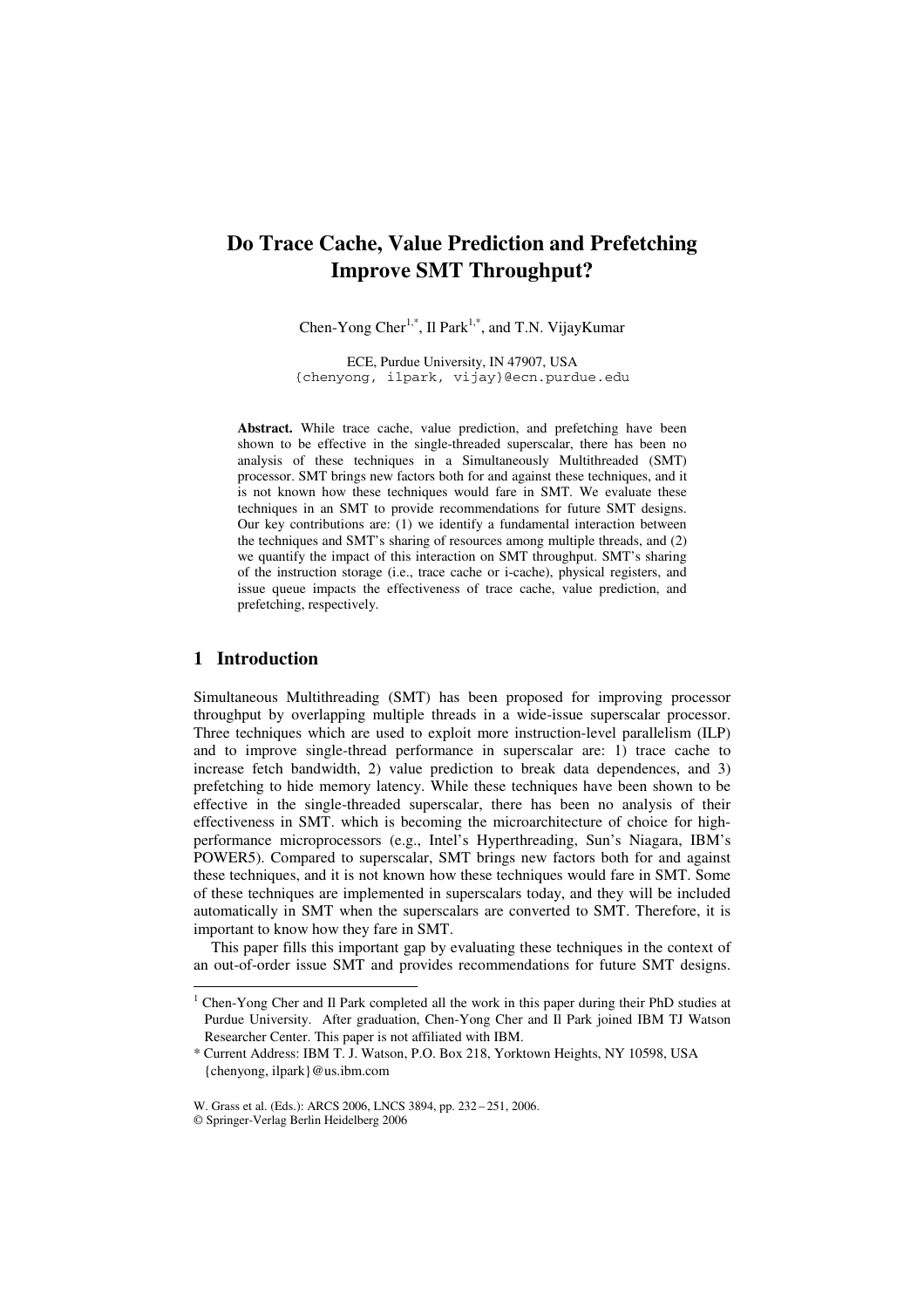Because SMT's goal is to improve throughput, which is also an important performance metric for server-class machines which increasingly use SMT, we evaluate the techniques in terms of processor throughput.

Our novelty is not in the techniques we study, but in their evaluation in the context of SMT. Our key contributions are: (1) we identify a fundamental interaction between the techniques and SMT's sharing of resources among multiple threads, and (2) we quantify the impact of this interaction on SMT throughput. This interaction is the key issue and common theme in our evaluation of the three techniques.

Previous studies showed that trace cache increases fetch bandwidth [22,20,19,8,3]. Trace cache creates traces from dynamic instruction sequences and allows an entire trace to be fetched in one access. A key motivation for trace cache is that increasing fetch bandwidth in superscalar is complicated and involves more than merely using many fetch ports. To utilize multiple fetch ports, superscalar needs multiple branch prediction, which is not straightforward. Implementing multiple branch prediction involves both (1) maintaining high accuracy of prediction and (2) providing multiple, contiguous fetch PCs for the same thread. Trace cache handles these issues effectively and achieves better performance than multiple branch prediction.

Unfortunately, trace cache introduces multiple copies of instructions in different traces, despite the most efficient implementation [3]. This redundancy reduces the effective size of the cache. Increasing the cache size is difficult due to latency, area, and power considerations. This trade-off of space for bandwidth seems reasonable for superscalar because a single thread may not need a large instruction cache. However, SMT needs a larger instruction storage (i.e., trace cache or i-cache) because multiple threads share the storage. In contrast to superscalar, SMT can supply multiple fetch PCs from different threads and utilize extra fetch ports effectively without needing multiple branch prediction. Therefore, it is not clear whether trace cache's trade-off of space for bandwidth will improve SMT throughput.

Value prediction predicts values instead of waiting for long-latency dependences to be resolved, speeding up computation even beyond data-flow limits [16,1,23,17,5]. Prediction accuracy can be increased and the benefit of the technique can be sustained by trading off coverage and predicting only highly-predictable long-latency operations (e.g., cache misses) [5]. In contrast to value prediction in superscalar, SMT simply tolerates L1 misses. Upon L2 misses, SMT squashes the thread [27], releasing the thread's shared resources (i.e., physical registers and issue queue slots), and overlaps the L2 miss with other threads.

Applying value prediction to SMT raises a key but subtle issue related to sharing of registers. Value prediction holds up physical registers even when the prediction is correct! Due to program-order commit, instructions that follow a correctly-valuepredicted, long-latency instruction hold up registers even after completing execution. These instructions can release their registers only after the long-latency instruction completes, confirms the prediction, and commits. Building larger register file to alleviate such hold-up is not easy due to latency, area, and power considerations [2,4,18]. While this hold-up of registers may be acceptable for superscalar, it may not be profitable for SMT, in which multiple threads create a higher demand for the shared registers. It is not clear whether SMT throughput is improved more by value-predicting long-latency instructions and holding up registers; or by squashing the instructions and releasing registers so other threads can use the registers and overlap the latency.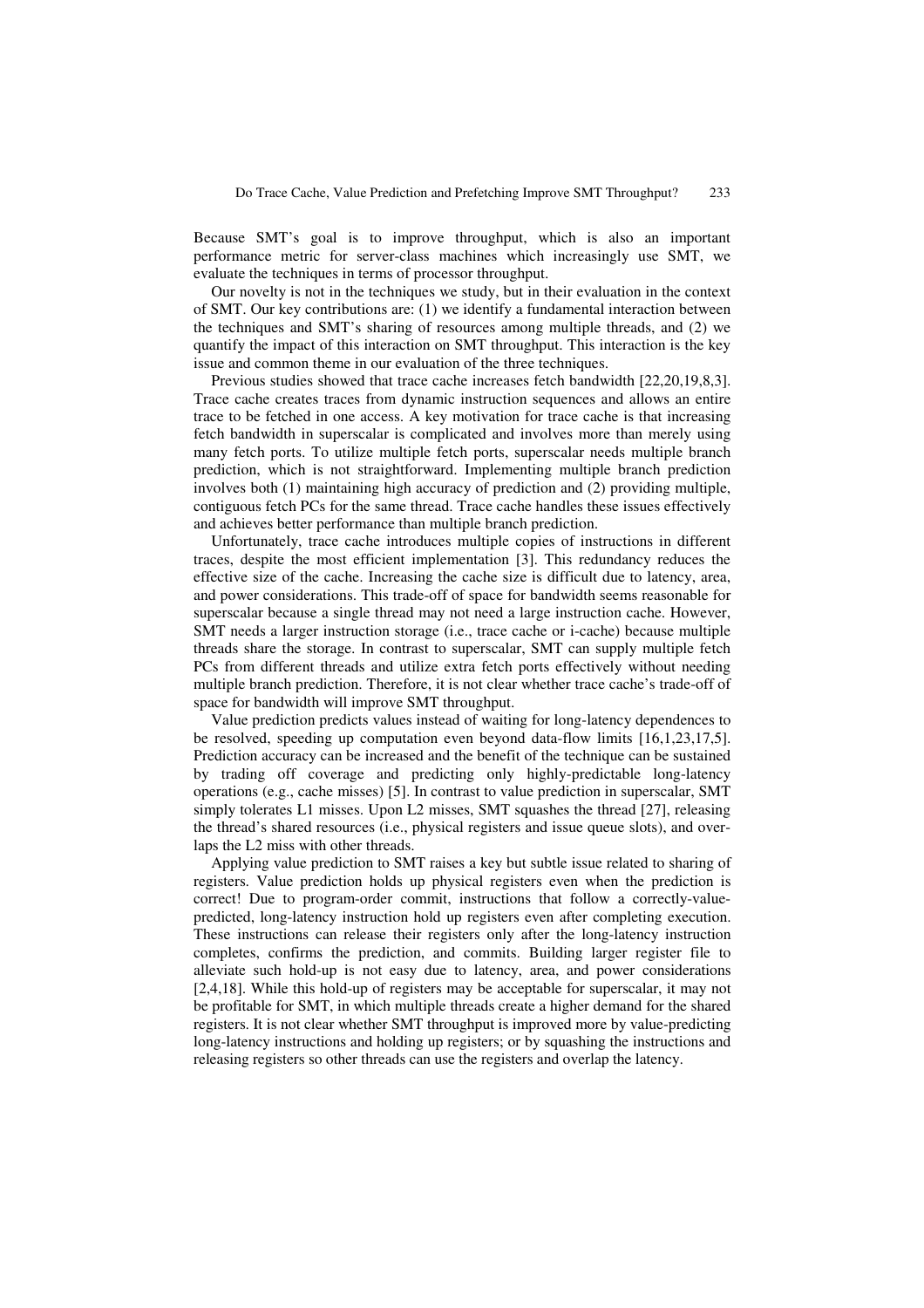Prefetching predicts future memory references and brings data into caches before the data is actually needed [24,14,25,6,10,13,32,9]. Recent proposals for aggressive hardware prefetching, such as Dead-block predictor<sup>[13]</sup> and its successor Time-Keeping predictor [32], are highly successful even with non-strided access patterns. SMT has two opposing effects on the opportunity available from prefetching. On one hand, because SMT can tolerate cache misses, it may present less opportunity to prefetching. On the other hand, because SMT issues memory references from multiple threads, it increases the pressure on the memory hierarchy and may present more opportunity.

Prefetching in SMT achieves coverage and accuracy comparable to those of a single thread. However, prefetching raises a subtle issue related to sharing of the issue queue. While prefetching into L2 achieves most of the benefit of prefetching into L1 without incurring L1's contention problems for a single thread [9], prefetching only into L2 causes a problem for SMT. Prefetching into L2 converts slow L2 misses into fast L2 hits; however, the L2 hits still miss in L1, resulting in the same L1 misses occurring in fewer cycles. L1 misses clog the issue queue with dependent instructions, even though L1 misses are short. While SMT without prefetching is also clogged for the L1-miss duration, it eventually incurs an L2 miss and squashes the thread [5], unclogging the issue queue to allow other threads to progress. Because prefetching causes L1 misses to occur in fewer cycles, the issue queue is clogged more often with prefetching than without. Thus, even correct prefetching may hurt SMT throughput! Unfortunately, neither removing L1 misses nor circumventing them to avoid the clogging is easy; removing L1 misses by prefetching into L1 is difficult due to L1's high contention [9], which is worse in SMT. Circumventing L1 misses is also difficult because L1 misses are known too late in the pipeline to prevent dependent instructions from entering the pipeline. Thus, in addition to the uncertainty in opportunity, the question of whether issue-queue clogging or latency hiding will impact SMT throughput more is unclear. Table 1 summarizes the trade-offs of the techniques when they are implemented in SMT.

The main results of our simulations using a subset of the SPEC2000 benchmarks are:

- Trace cache, value prediction and prefetching significantly improve single-thread performance. This result agrees with previous papers and validates our implementations.
- Given similar size for the duo of trace cache and backup i-cache as the conventional i-cache, trace cache degrades SMT throughput compared to the conventional i-cache (throughput improves for 2 threads, agreeing with the twothreaded Pentium IV's use of a trace cache). This result shows that trace cache's space-for-bandwidth trade-off hurts SMT. Giving considerable extra size to the trace cache results in the trace cache performing only marginally better than the conventional i-cache, showing that trace cache is not effective in SMT.
- Given a typical number of physical registers, value prediction degrades SMT throughput, showing that holding up registers under value prediction hurts SMT. While value prediction does improve individual threads that have long-latency misses, it does so at the cost of the other threads, defeating SMT's purpose. Using infinite physical registers and perfect confidence prediction results in value prediction performing only marginally better than conventional SMT, showing that value prediction is not effective in SMT.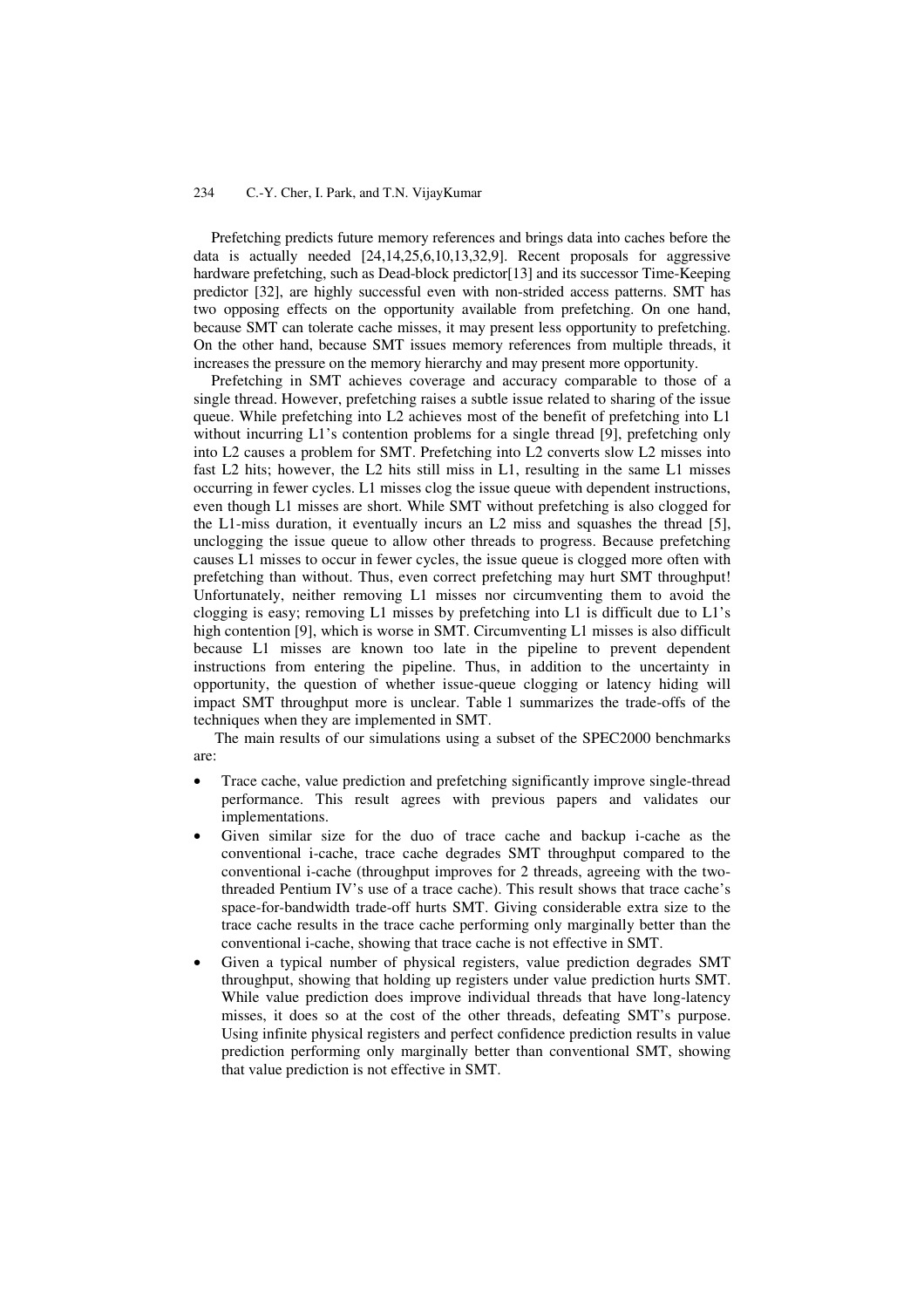- For memory-intensive workloads, there is substantial opportunity for prefetching even with many threads, showing that not all long-latency misses can be hidden by SMT. We found that prefetch coverage can be reduced to balance prefetching and issue queue clogging, improving throughput for this workload. For workloads with mixed memory demand, SMT significantly reduces opportunity. Despite reducing the coverage, prefetching slightly degrades throughput for this workload due to issue queue clogging. Like value prediction, prefetching also improves individual threads at the cost of the other threads in this workload, degrading overall throughput.
- Our findings create a new responsibility for the OS: Because the techniques improve single-thread performance, we recommend that the OS disable the techniques when running multi-programmed workload, and enable them for single-threaded workload and for high-priority threads in a multi-programmed workload.

Section 2 gives the background of the techniques. Section 3 describes our methodology. Section 4 shows our results, and Section 5 concludes the paper.

|      | <b>Trace Cache</b>           | Value Prediction     | Prefetching           |
|------|------------------------------|----------------------|-----------------------|
| Pros | - satisfies SMT's high       | - breaks the data    | - fulfills SMT's high |
|      | demand of fetch bandwidth    | dependences of       | demand on memory      |
|      |                              | individual threads   | access                |
| Cons | - causes redundancy in       | - Data dependence    | - Opportunity may     |
|      | instruction storage while    | delay can be hidden  | drop because of       |
|      | SMT demands high             | by other threads.    | thread-level          |
|      | instruction storage capacity | - holds up resources | parallelism.          |
|      | - SMT provides high fetch    | even when            | - may cause issue     |
|      | bandwidth without needing    | predictions are      | queue clogging even   |
|      | multiple branch prediction   | correct              | when prefetches are   |
|      |                              |                      | correct               |

**Table 1.** Trade-offs of each techniques

# **2 A Brief Background of the Techniques**

# **2.1 Trace Cache**

Before trace cache was introduced, Tyson et al. [31] increased fetch bandwidth by predicting multiple branches every cycle with Branch Address Cache. Rotenberg et al. [22] introduced trace cache, and compared it with other high-bandwidth instruction fetch schemes. Others [20,21,8] studied important issues concerning trace cache performance such as partial matching, cache associativity, fill unit, and multiple branch prediction. Patel et al. [19] proposed branch promotion and trace packing for improving trace cache bandwidth. To achieve better utilization of trace cache space, Black et al. [3] suggested the block-based trace cache, which stores pointers to blocks constituting a trace, instead of storing instructions. Any repetition of the traces results in only the pointers being repeated instead of the entire trace, reducing space requirements.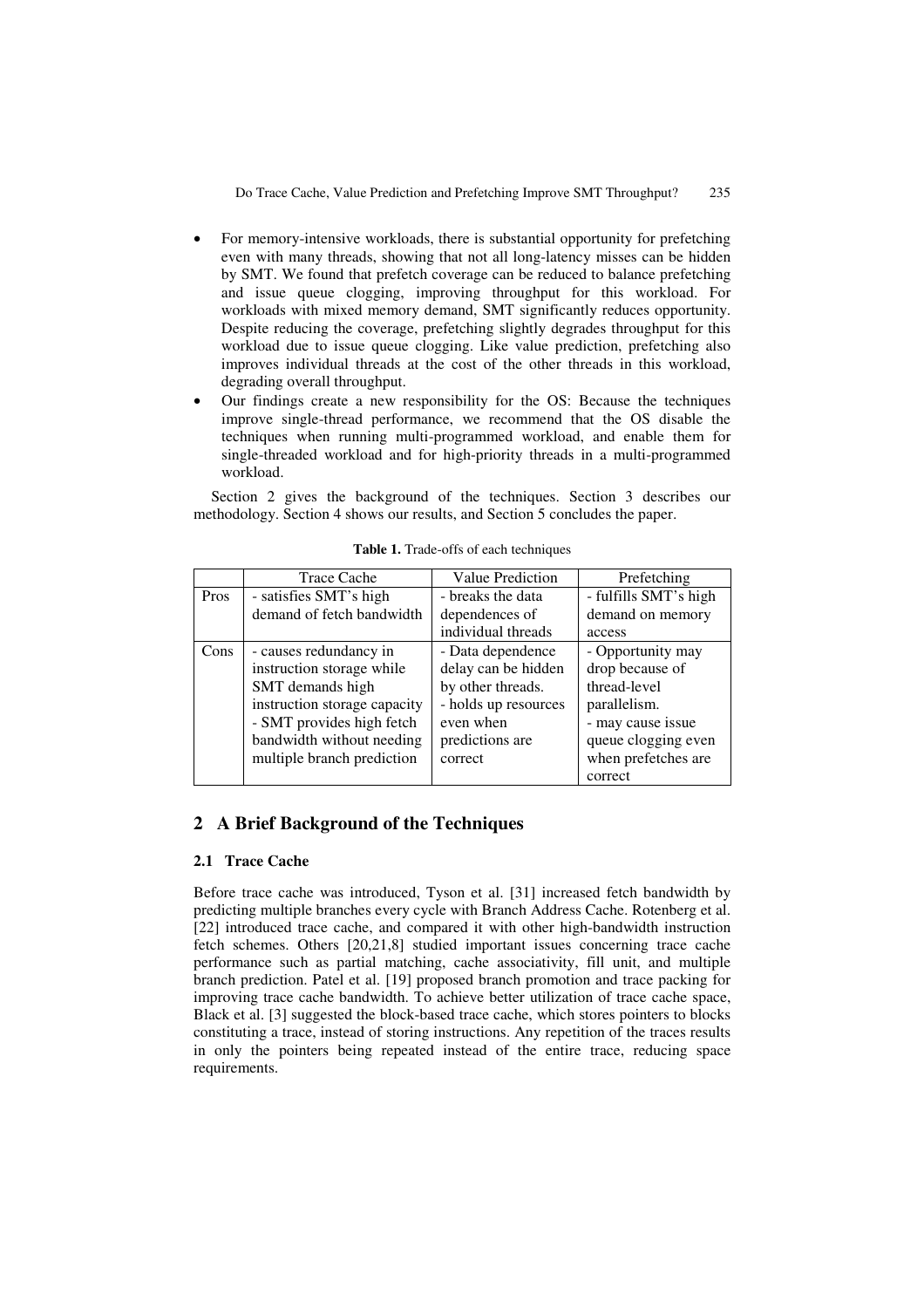Because we wish to study the effectiveness of trace cache's space-for-bandwidth trade-off, and because the block-based trace cache is the most space-efficient implementation that also achieves high bandwidth, we use the block-based trace cache in our evaluations. We discuss the details of this specific trace cache later in Section 4.1.1.

### **2.2 Value Prediction**

Lipasti et al. [16] proposed last-value prediction with saturating confidence counters. Mendelson et al. [1] added a stride prediction scheme, and Farkas et al. [23] studied the implementation details for the context-based prediction scheme. Others predict load values by using recent store information [17,30]. However, without accurate prediction, value prediction may hurt performance due to misprediction penalties unless there is hardware support, such as selective recovery, to reduce the penalty. Calder et al. [5] showed the importance of confidence prediction to perform selective value prediction to avoid mispredictions and achieve good speedup even without the complicated machinery of selective recovery.

In addition to avoiding complicated selective recovery, reducing mispredictions is important for SMT so that processor resources are not wasted on incorrect execution. Therefore, we use [5]'s selective value prediction, which combines confidence prediction and value prediction, in our evaluations and discuss their details in Section 4.2.1.

#### **2.3 Prefetching**

While prefetching can be implemented in either software [24,14] or hardware, we focus on hardware prefetching in this study. Chen et al. [25] proposed the stride prefetcher, and others [11,7] used a stream buffer for prefetching. Markov prefetching uses address correlation (i.e., correlation among addresses in the cache miss stream) to improve the accuracy of prefetching arbitrary, non-strided access patterns [6,10]. These proposals focused on *what* to prefetch but do not pinpoint *when* to prefetch.

Lai et al. [13] first proposed to consider the timing of memory access patterns to determine when to prefetch and improves accuracy over [10]. They introduced Dead-Block Predictors to predict the dead blocks  $-$  i.e., the blocks that will be evicted without any use  $-$  in L1. When a block dies, the prefetcher predicts the next access to the block's set and prefetches the next access into the dead block's frame. Kaxiras et al. [12] also proposed a scheme to predict dead blocks, but they used the prediction for reducing cache leakage power and not for prefetching data. Hu et al. [32] applied [12] to prefetching and used smaller prediction tables than [13] for both dead-block predicition and next-address prediction while achieving better performance.

Lastly, Hu, et al. [9] simplified [32] by showing that when prefetching into a large highly-associative L2 cache, dead-block prediction was not necessary. [9] also showed that prefetching into L2 can achieve most of the benefit of prefetching into L1 without disrupting the highly contentious L1 with untimely or incorrect prefetches. Because SMT's multiple threads cause even higher contention on L1 than that of superscalar, we implement the latest, best-performing tag-correlating prefetching of [9] to prefetch into L2 without disrupting L1. We discuss the prefetcher implementation details in Section 4.3.1.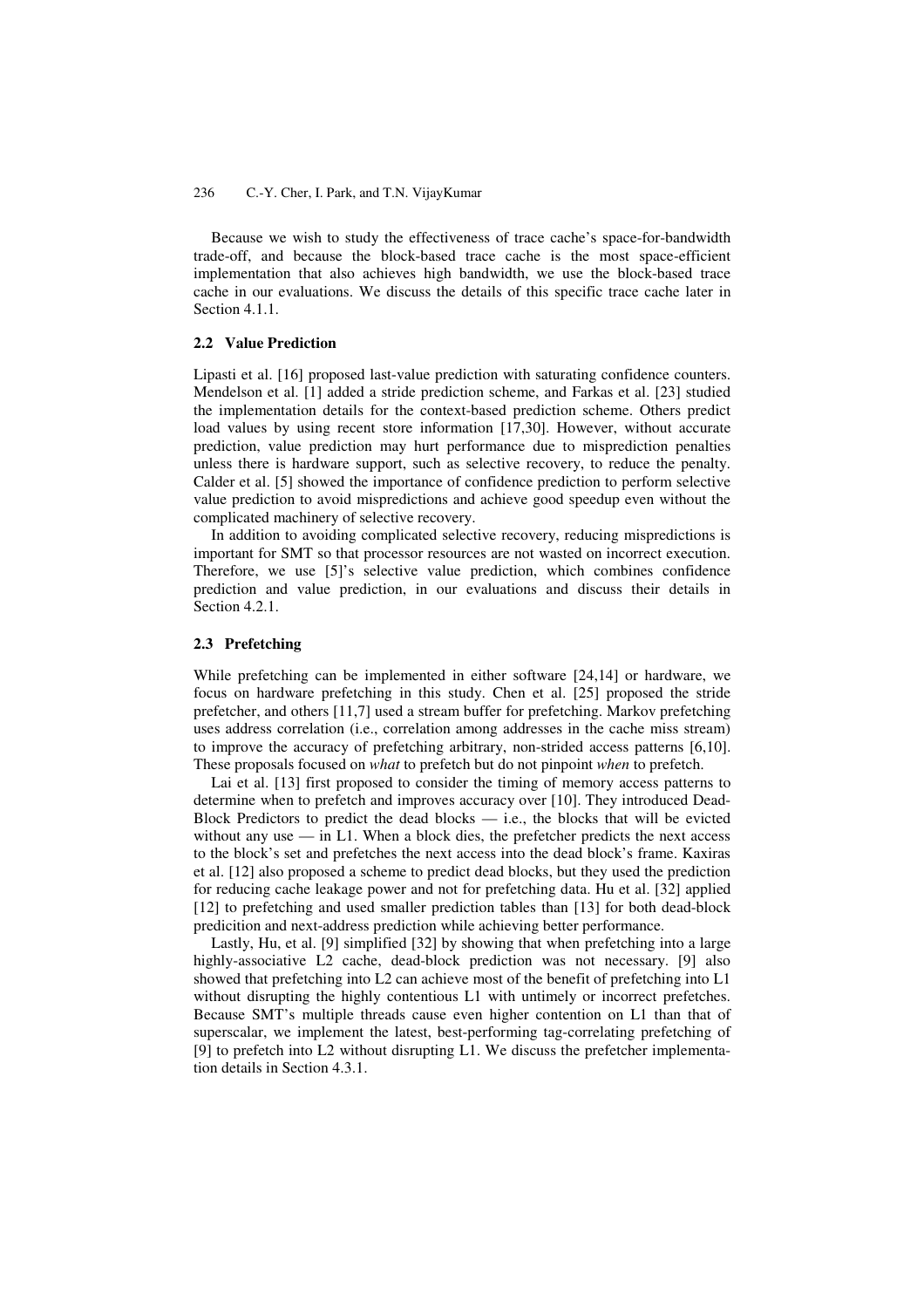# **3 Methodology**

We modified simplescalar-3.0 for our evaluation. Our simulator carefully models SMT pipeline details, including out-of-order issue, memory-bus occupancy, multiple contexts, virtual-to-physical address translation, per-thread load/store queues and active **lists**, and shared physical register file and issue queue. The simulator models a pipeline that supports thread-level squashing on branch misprediction. To improve instruction throughput in SMT, we apply squashing on L2 misses [27], except for special cases that we will mention later. Because the L1 caches are virtually indexed, we use address offsetting described in [15] to spread out accesses of different threads in the cache. We also use the Bin-Hop page allocation policy to spread out accesses in the L2 cache [15].

Our simulator runs *Alpha* binaries that are compiled with *peak* setting. We fastforward the first two billion instructions of each thread. The fast-forwarding warms up branch predictor, the L2 and L1 caches, but do not gather statistics. We then simulate until one of the threads reaches 100 million instructions. For four or eight threads this method simulates more than 100 million instructions. Therefore, our results are unlikely to be biased by individual programs. Recently [26] proposes clustering phases to reduce simulation time while minimizing errors for simulating single program. However, clustering for a multi-programmed workload is more complicated and involves mixing phases of several programs. Because [26] does not show clustering for SMT simulations, we do not use such approach.

| Category | <b>Benchmarks</b>                             |          |               |  |  |  |  |  |  |  |
|----------|-----------------------------------------------|----------|---------------|--|--|--|--|--|--|--|
| 1T.ILP   | mesa, crafty, fma3d, eon,                     |          |               |  |  |  |  |  |  |  |
|          | facerec, equake, sixtrack, galgel             |          |               |  |  |  |  |  |  |  |
| 1T.MEM   | vpr, apsi, art, applu, swim, lucas, mcf, ammp |          |               |  |  |  |  |  |  |  |
| 1T.MIX   | $1T.ILP + 1T.MEM$                             |          |               |  |  |  |  |  |  |  |
| Workload | Composition                                   | Workload | Composition   |  |  |  |  |  |  |  |
| 2T.H.P.1 | mesa, crafty                                  | 2T.MIX.1 | vpr, mesa     |  |  |  |  |  |  |  |
| 2T.ILP.2 | fma3d, eon                                    | 2T.MIX.2 | apsi, crafty  |  |  |  |  |  |  |  |
| 2T.LP.3  | facerec, equake                               | 2T.MIX.3 | art, fma3d    |  |  |  |  |  |  |  |
| 2T.LP.4  | sixtrack, galgel                              | 2T.MIX.4 | applu, eon    |  |  |  |  |  |  |  |
| 2T.MEM.1 | vpr, apsi                                     | 2T.MIX.5 | swim, facerec |  |  |  |  |  |  |  |
| 2T.MEM.2 | art, applu                                    | 2T.MIX.6 | lucas, equake |  |  |  |  |  |  |  |
| 2T.MEM.3 | swim, lucas                                   | 2T.MIX.7 | mcf, sixtrack |  |  |  |  |  |  |  |
| 2T.MEM.4 | mcf, ammp                                     | 2T.MIX.8 | ammp, galgel  |  |  |  |  |  |  |  |
| 4T.H.P.1 | 2T.ILP.{1,2}                                  | 4T.MIX.1 | 2T.MIX. {1,2} |  |  |  |  |  |  |  |
| 4T.ILP.2 | 2T.ILP.{3,4}                                  | 4T.MIX.2 | 2T.MIX. {3,4} |  |  |  |  |  |  |  |
| 4T.MEM.1 | 2T.MEM. {1,2}                                 | 4T.MIX.3 | 2T.MIX. {5,6} |  |  |  |  |  |  |  |
| 4T.MEM.2 | 2T.MEM. {3,4}                                 | 4T.MIX.4 | 2T.MIX. {7,8} |  |  |  |  |  |  |  |
| 8T.ILP.1 | $4T.ILP.\{1,2\}$                              | 8T.MIX.1 | 4T.MIX. {1,2} |  |  |  |  |  |  |  |
| 8T.MEM.2 | 4T.MEM. {1,2}                                 | 8T.MIX.2 | 4T.MIX. {3,4} |  |  |  |  |  |  |  |

**Table 2.** Applications and workloads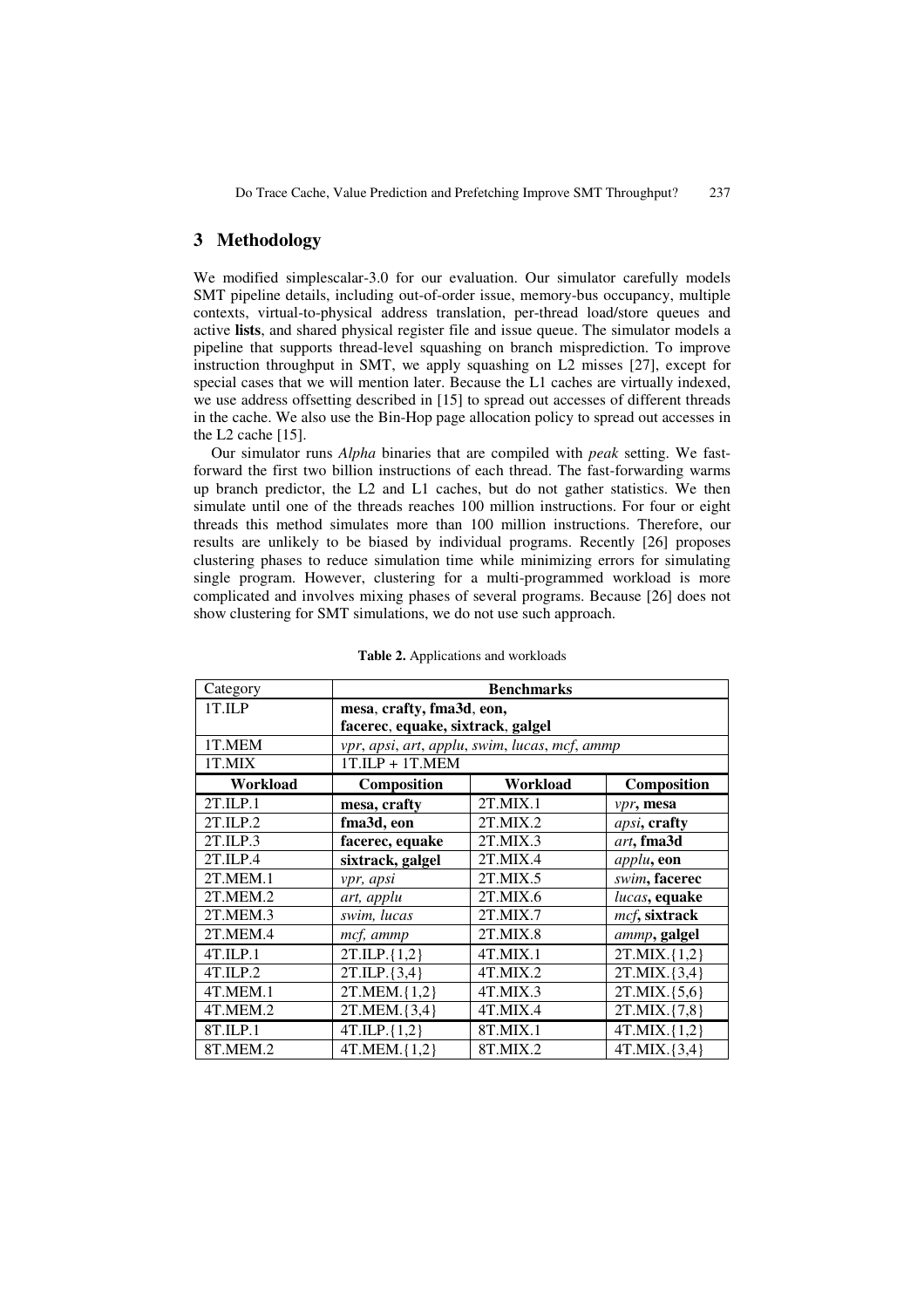Multi-programmed workload is one of the most important workloads for SMT. To simulate real-world workloads, we choose sixteen benchmarks from SPEC2000 to compose workloads that have two, four and eight threads. Out of these sixteen benchmarks, eight achieve the highest IPCs (shown in bold) and the other eight have the most L2 cache misses per instruction (shown in italics). We mixed these benchmarks to create three representative workloads of different ILP and memory demand. Table 2 lists the SPEC2000 benchmarks and multi-programmed workloads we use in this study. The first set, called *ILP,* consists of the high-ILP programs; the second set, called *MEM,* consists of the high-miss-rate programs; and the third set, called *MIX,* combines programs from both ILP and MEM. Within a set, there are four groups (*1T, 2T, 4T, and 8T*) and each group indicates the workloads for a given number of threads. We use the ref input for all benchmarks.

| Issue Width               |                                                             |  |  |  |  |  |  |
|---------------------------|-------------------------------------------------------------|--|--|--|--|--|--|
| L1 I-cache                | 64KB, 2-way, pipelined                                      |  |  |  |  |  |  |
| L1 D-cache                | 64KB, 4-way, 3-cycle hit latency                            |  |  |  |  |  |  |
| L2 Cache                  | 4MB, 8-way, 15-cycle hit latency                            |  |  |  |  |  |  |
| Memory                    | 150 cycle latency, 4-cycle pipelined, split-transaction bus |  |  |  |  |  |  |
| <b>Branch Predictor</b>   | 16k/16k/16k spec-update, 8-cycle misprediction penalty      |  |  |  |  |  |  |
| <b>Physical Registers</b> | 100+ $T$ *32 INT, 100+ $T$ *32 FP for T threads             |  |  |  |  |  |  |
| <b>Active List</b>        | 128/context                                                 |  |  |  |  |  |  |
| Load-Store Oueue          | 64/context                                                  |  |  |  |  |  |  |
| <b>Issue Oueue</b>        | 32 INT, 32 FP                                               |  |  |  |  |  |  |
| <b>MSHR</b>               | 32                                                          |  |  |  |  |  |  |

**Table 3.** Base Configuration

Table 3 lists the configuration for the basic SMT in our study. We carefully choose an aggressive SMT core such that our results are representative of many different SMT configurations in the foreseeable future; a less aggressive SMT would handicap the techniques we study because of less headroom for improvements. We use an issue width of eight as other SMT-related previous studies do [29,27,28], unless otherwise specified. For branch prediction, we use a hybrid of local and *gshare* predictors. Each context uses a 128-entry return address stack and maintains its own branch history for the gshare predictor. The SMT in this study has two fetch ports and fills up fetch bandwidth from up to two threads. We use *ICOUNT* as our SMT fetch policy as recommended in [28].

We will describe the implementation details of trace cache, value prediction and prefetching, in Section 4.1.1, Section 4.2.1, and Section 4.3.1, respectively.

# **4 Results**

We present our results for trace cache, value prediction, and prefetching in Section 4.1, Section 4.2, and Section 4.3, respectively. As stated in Section 1, because SMT's goal is to improve throughput, which is also an important performance metric for server-class machines which increasingly use SMT, we evaluate these techniques in terms of instruction throughput.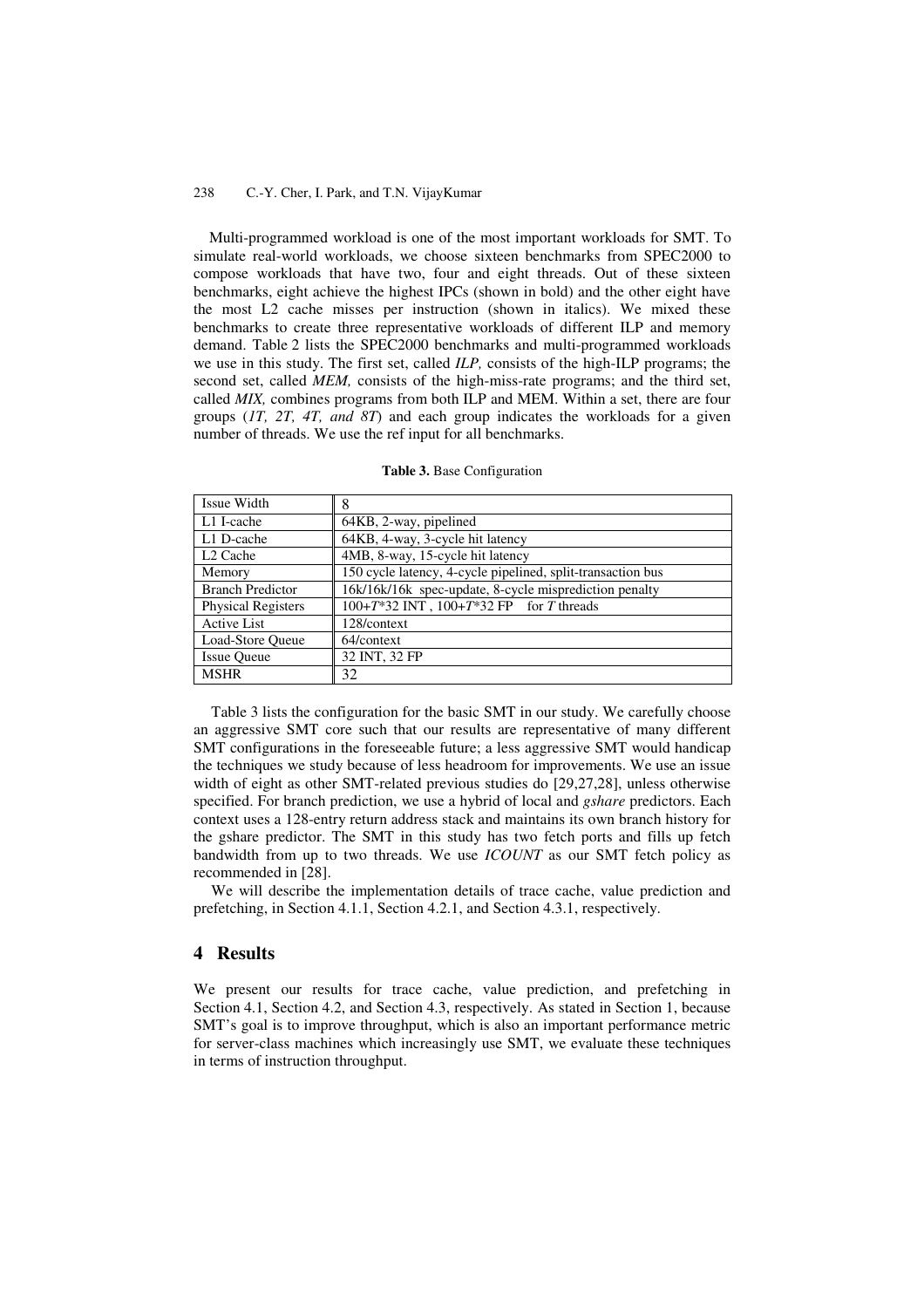We find that (1) given similar size for the duo of trace cache and backup i-cache as the conventional i-cache, trace cache degrades SMT throughput compared to the conventional i-cache; (2) given a typical number of physical registers, value prediction degrades throughput; (3) prefetching improves throughput for memory-intensive workloads but degrades throughput for workloads with mixed memory demand.

#### **4.1 Trace Cache**

#### **4.1.1 Trace Cache Implementation**

We implement the latest, most space-efficient block-based trace cache (TC) described in [3]. The TC is implemented using a block cache and a trace table. Each block of a block cache stores a small subtrace (e.g., a few consecutive basic blocks up to six instructions) and the trace table stores pointers to the block cache. To provide high bandwidth, the block cache is multi-ported (implemented via true ports and/or copies). The trace table provides *n* pointers which are used to pull out *n* subtraces from the block cache, and the subtraces together form the fetch unit of one trace. The subtraces are formed by observing past instances of the instruction stream. The trace table is updated with pointers to the subtraces. Because the subtraces are small, there is less repetition than trace cache using full-blown traces [22,21,20,8,19]. Furthermore, only the pointers to subtraces, but not subtraces themselves, are repeated in the full traces, achieving further compaction.

Because our results show that TC is ineffective for SMT, we make the following assumptions to ensure that our results are not due to insufficient resources or inefficient implementation: 1) Our TC uses an ideal, sequential, atomic multiplebranch predictor that accurately updates branch history even for branches predicted in the same cycle. In contrast, the base case SMT's i-cache uses a conventional, speculatively-updated predictor which predicts up to one taken branch or up to two branches per thread. The TC uses infinite branch-prediction bandwidth, therefore the branch promotion optimization in [19] is irrelevant. 2) The TC uses perfect target prediction for direct branches. 3) The TC has zero-cycle fill latency.

We implement the following key optimizations from [3]: 1) For termination, a subtrace ends upon encountering a branch, a jump, a call or a return instruction near the end of the subtrace. 2) Our TC employs partial matching which allows a substring of a trace, instead of restricting to complete traces, to be supplied. 3) We use a twoway associative "rename table" to map PCs to trace pointers. The table determines whether a trace is present in the block cache on every TC access and handles replacement in the block cache. The table's associativity effectively makes each copy of block cache two-way associative. 4) On fetching, the processor sends a request to both TC and i-cache simultaneously. If the request misses in the TC but hits in the icache, there is a one-cycle penalty, as in [22,21,20,19,8,3]. 5) To compensate for block-level fragmentation, the TC provides more instructions than the processor's front-end width. The front end picks the number of instructions requested to send into the pipeline and buffers any excess instructions to be combined with the next trace. Our TC has a six-instruction block size, as recommended in [3]. 6) We update the block cache speculatively on misses, as opposed to updating at commit. Other simulations (not shown) reveal that speculative update performs better.

When using the TC in SMT, we do the following to ensure that our SMT adaptation of the scheme is not disadvantaged by easily solvable problems: 1) We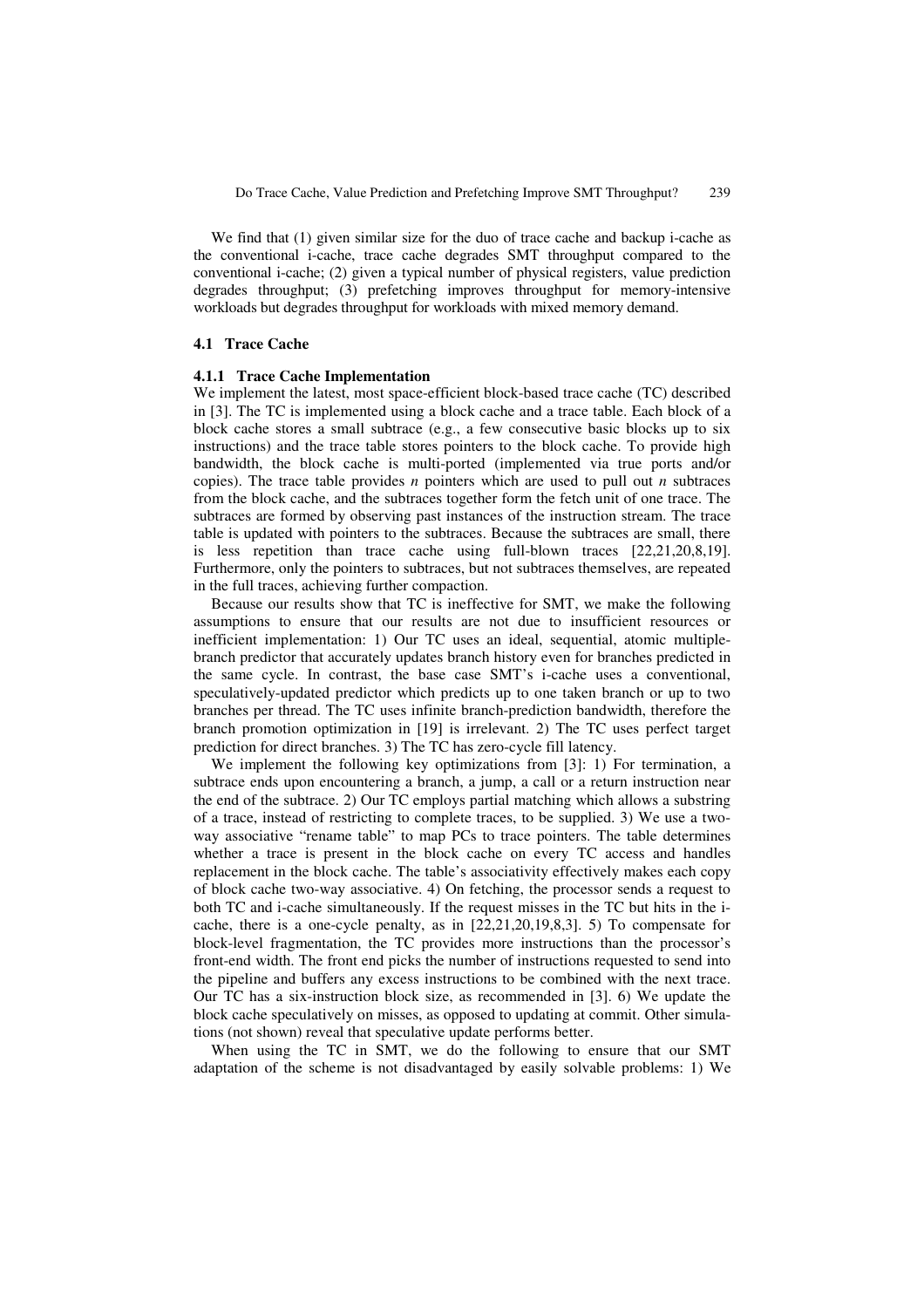employ address offsetting in the TC and its accompanying i-cache. 2) Each cycle, two threads access the TC and each thread gets half the TC bandwidth. Our simulations (not shown) reveal that this policy achieves better performance than giving the full TC's bandwidth to only one thread.

#### **4.1.2 Trace Cache Results**

Recall from Section 1 that TC trades off space for bandwidth and that the sharing of instruction storage among SMT's threads impacts this trade-off. In this section, we evaluate this trade-off in SMT. Because we found that TC benefits little with an 8-issue pipeline even for single-thread workloads (not shown), we use 16-issue width for the TC as in [22,21,20,19,8,3]. Accordingly, we also double the pipeline resources listed in Table 3, such as rename registers, issue queue, active list, load-store queue, and execution units.

Figure 1 shows the throughput improvements of TC over the base case, which has 64KB i-cache and no TC. We show three sets of workloads: ILP, MEM, and MIX, as defined in Section 3. For each set, there are four groups of bars (*1T, 2T, 4T, and 8T*) varying the number of threads as one, two, four, and eight. Each bar indicates the geometric mean of throughput improvements for the workloads in the set.



**Fig. 1.** Trace Cache Throughput Improvements

Because we are interested in TC's space-for-bandwidth trade-off, we vary TC size. Within each group of bars for a given number of threads, the first bar shows a 48K TC using two copies of dual-ported block cache backed up by a dual-ported 32K i-cache, for a total size of 80K, compared to the base case of a dual-ported 64K i-cache. Thus, the first bar represents our comparison using a similar total size. The next three bars from left to right show a 64K i-cache combined with TC of 48K, 96K, and 192K (1-cycle latency). These bars represent the cases where the TC configurations use extra space compared to the base case of a 64K i-cache.

To examine the upper limit of improvement through enhancing TC, by increasing size/associativity or using per-thread TC, we simulate *Ideal TC* which is an oracle configuration that has infinite size and always supplies as many instructions as the fetch bandwidth from two threads every cycle. Ideal TC does not suffer from fetch fragmentation or capacity/conflict miss, and subsumes enhancements. Ideal TC uses the same ideal multiple branch predictor as other TCs mentioned in Section 4.1.1. The last bar shows Ideal TC's throughput improvement.

Figure 1 shows two clear trends. First, TC benefits ILP and MIX but not MEM. While ILP and MIX have enough parallelism that fetch bandwidth is important for performance, MEM is dominated by data cache misses that fetch bandwidth is not important.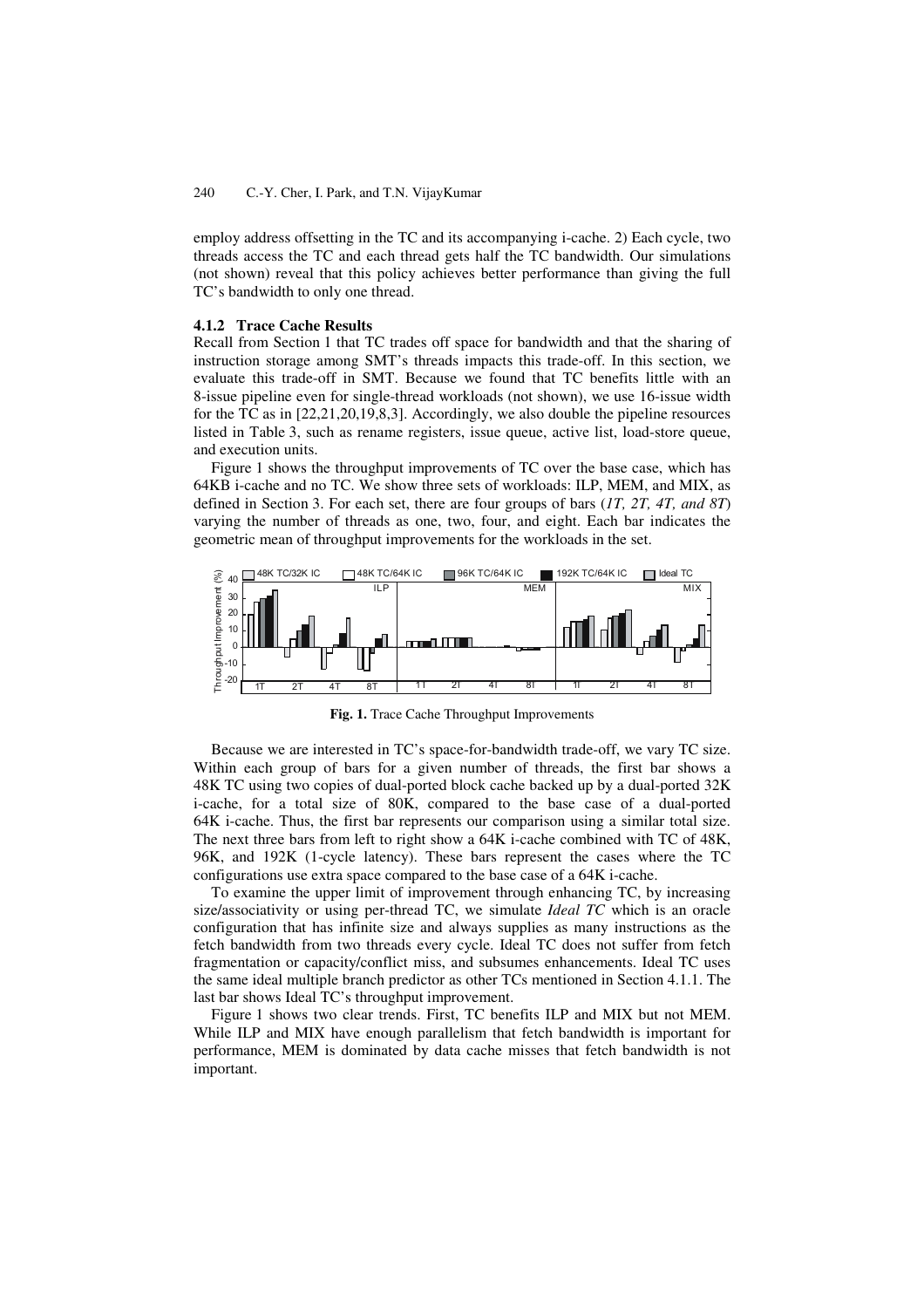Second, for similar-size configurations, TC offers no benefit to SMT, and can lead to throughput degradation as the number of threads increases. This similar-size comparison is important because increasing the size of the level-1 instruction storage is difficult due to latency, area, and power considerations, as mention in Section 1. When we add an extra TC to the base 64K i-cache, TC is effective for single threads. This result agrees with previous papers [22,21,20,19,8,3] ([3] also gives extra space to TC), indicating that our TC implementation is correct. For two threads, TC improves SMT throughput; this results agrees with the two-threaded Pentium IV's use of a trace cache. However, when threads increase to more than two, TC's advantage rapidly diminishes. The *base case throughput*, shown in the first row of Table 4, continues to improve as we increase the number of threads to eight, showing that TC's diminishing returns are *not* due to pipeline saturation. Even with a large, 192K TC with singlecycle latency, TC shows only modest improvement over the base case for four or more threads. These results are no surprise when we look at the last bar, which shows the throughput improvement with an ideal TC. The last bar clearly shows that TC's potential drops rapidly as thread increases. Thus, we see that SMT's sharing of instruction storage makes TC's space-for-bandwidth trade-off unprofitable.

In SMT, applying a technique may impact low-IPC threads and high-IPC threads differently. With the goal of maximizing throughput, SMT distributes resources (fetch and front-end bandwidth, issue queue slots, etc.) among threads proportional to each thread's individual IPC (e.g., using ICOUNT). However, applying a technique may improve a low-IPC thread, fooling SMT into allocating more resources to the improvedbut-still-low-IPC thread at the cost of other high-IPC threads, reducing overall throughput. That is, one thread may improve but the overall throughput may reduce. To capture such cases, [27] introduces *weighted speedup*, which is the geometric mean of IPC improvements of each thread. If the weighted speedup is more than throughput improvement, then the technique impacts (positively or negatively) low-IPC threads more than high-IPC threads; if the weighted speedup is less than throughput improvement, then the reverse is true. If the two metrics are similar, then the impact on low- and high-IPC threads are similar. Although our goal is to evaluate processor throughput, we show weighted speedup for 48K TC with 64K i-cache in the second row in Table 4. We see that weighted speedup follows the same trend as throughput, confirming that TC's advantage diminishes as the number of threads increases.

To explain TC's downward trend with an increasing number of threads, we compare base case i-cache miss rates with TC miss rates. The third row in Table 4 shows the

|                          |      | ILP workload |          |         | MEM workload |                  |                  |     | MIX workload |      |       |        |
|--------------------------|------|--------------|----------|---------|--------------|------------------|------------------|-----|--------------|------|-------|--------|
|                          |      |              | 3Τ       | 4T      |              |                  | 3Τ               | 4T  |              |      | 3Τ    | 4T     |
| Base case IPC            | 4.3  | 6.9          | 8.2      | 9.2     | 1.4          | 2.0              | 3.1              | 3.5 | 2.6          | 4.8  | 6.9   | 7.6    |
| Weighted Speedup $(\%)$  | 28.5 | 5.2          | $-2.3$   | $-12.7$ | 4.31         | 6.1              | 4.4              | 0.0 | 15.          | 13.6 | 4.2   | $-1.2$ |
| 64K IC miss rate $(\% )$ | 0.1  | 0.01         | 0.2      | 0.21    | (0.0)        | 0.0 <sub>l</sub> | 0.0 <sup>1</sup> | 0.0 | (0.0)        | 0.1  | 0.1   | 0.21   |
| 48K TC miss rate $(\%)$  | 10.5 |              |          | 41.9    | 0.2          | 0.8              | 2.5              | 6.8 | 5.2          | 8.6  | 17.2. | 29.0   |
| 192K TC miss rate $(\%)$ |      |              | 4.2 10.8 | 19.7    | 0.0          | 0.1              | 0.3              | 0.7 | 0.6          | 1.0  | 4.2   | 10.0   |
| 64K IC avg Insts         | 5.2  | 8.5          | 9.4      | 9.8     | 1.6          | 2.9              | 4.8              | 5.3 |              | 6.2  | 8.8   | 9.2    |
| 48K TC avg insts         | 8.51 | 9.2          | 9.0      | 8.4     | 2.0          | 3.5              | 5.1              | 5.4 | 4.4          | 7.9  | 9.3   | 8.9    |
| Ideal TC avg insts       |      |              |          | 10.9    |              | 3.5              | 5.1              | 5.4 | 4.4          | 8.5  | 10.4  | 10.6   |

**Table 4.** Trace cache statistics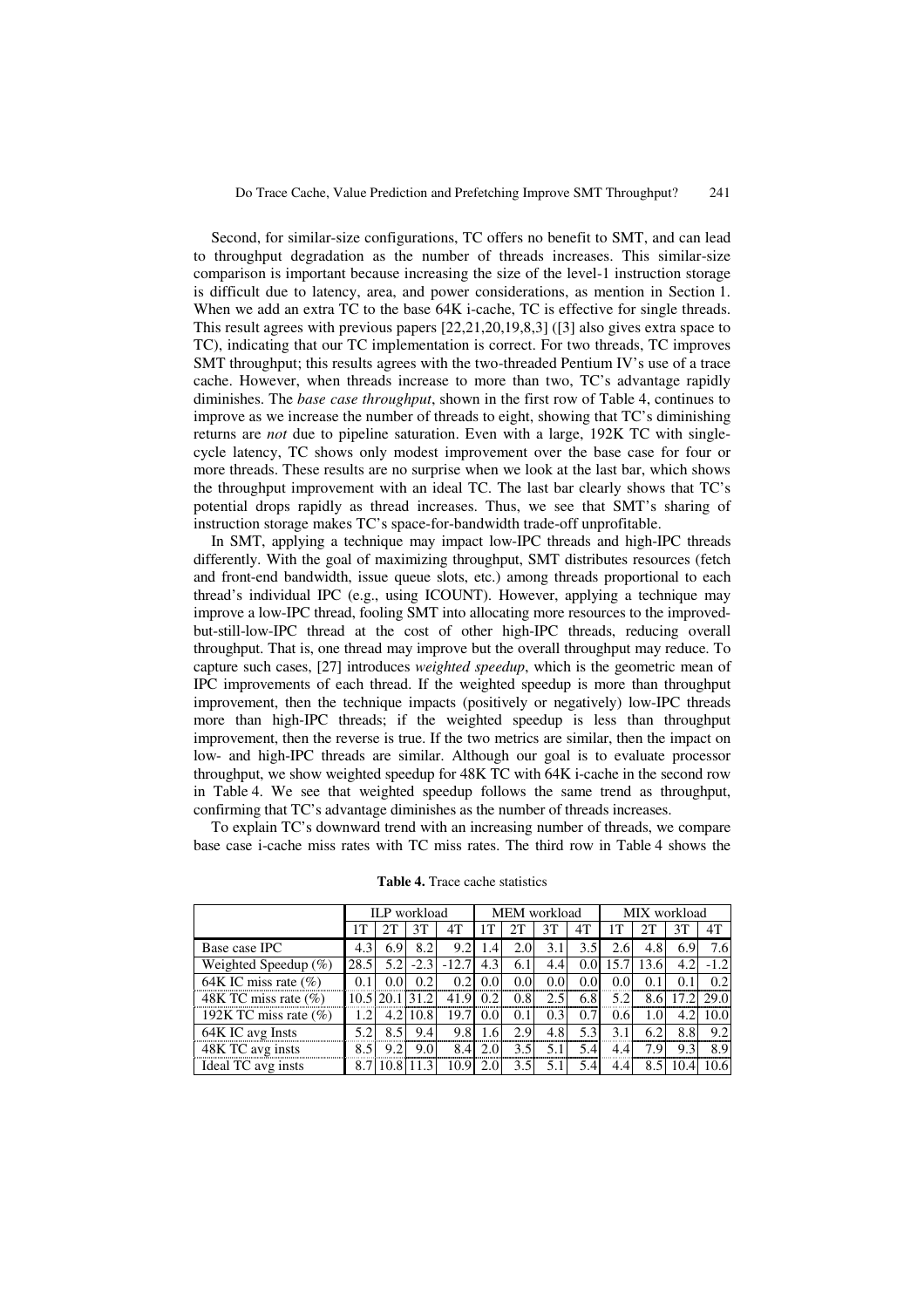i-cache *miss rate* in the base case, and the fourth and fifth rows show the *miss rates* for the 48K and 192K TCs, respectively. The significantly-higher TC miss rates show that the efficiency of the TC rapidly decreases as the number of threads increases.

Table 4 also shows the average number of instructions supplied by a 64K i-cache (*64K IC avg insts*), a 48K TC with its accompanying 64K i-cache (*48K TC avg insts*), and an ideal TC (*Ideal TC avg insts*) to the pipeline. On average, TC can supply 8.5 instructions per cycle in a single thread, which is 63% more than an i-cache can supply. When multiple threads are available, SMT uses the second fetch port to fetch from another thread. Therefore, SMT sustains high instruction throughput without the complication of a TC. With eight threads, the base i-cache with two ports achieves 9.8 IPC, which is higher than TC's. The base case's higher bandwidth combined with the large, diverging gap between the base case's and TC's miss rates as the number of threads increases, clearly shows that TC's space-for-bandwidth trade-off is not effective in SMT.

There is an interesting observation in Figure 1: MIX gets more benefit from TC than ILP and MEM as threads increase. As expected, ILP gets the most benefit of TC in single-thread runs. As threads increase, the pressure on the TC greatly increases and the miss rate in the TC increases quickly. When we put ILP and MEM together (MIX), the ILP threads experience less pressure in the TC compared to the ILP threads in the ILP workload because ILP threads in MIX take up the slack of the TC space created by MEM threads in MIX. This argument is supported by TC's miss rate shown in Table 4. For instance, TC's miss rate for 8 threads in MIX is similar or lower than TC's miss rate for 4 threads in ILP.

Some processors use TC to hold pre-decoded instructions (e.g. Pentium IV). If such a cache holds merely decoded individual instructions but not traces spanning multiple branches, we consider such a cache to be an i-cache and not a TC, and our results are not applicable to it.

Our experiments favor TC by giving it unrealistic advantages and an aggressive, 16-issue processor which gives TC much headroom for improvement. Nevertheless, we find that TC degrades SMT throughput. Using miss latencies longer than our numbers to model future technology will shift the performance bottleneck to the backend and reduce opportunity for the front-end, further discouraging the use of TC. We also show that an ideal TC only marginally improves throughput. Therefore, our results unequivocally prove that TC hurts SMT running more than two threads, and there is no need to vary other parameters.

### **4.2 Value Prediction**

#### **4.2.1 Value Prediction Implementation**

We implement the latest, best-performing selective value predictor (VP) described in [5]. The value predictor uses a confidence predictor to select when to predict and a hybrid of stride and context predictors to predict values.

Because our results show that VP is ineffective for SMT, we make the following assumption to ensure that our results are not due to inefficient implementation: we assume that VP's value history is updated correctly by an oracle in the decode stage.

We implement the following key optimizations described in [5]: 1) To minimize mispredictions, we implement a history-based confidence predictor. 2) We employ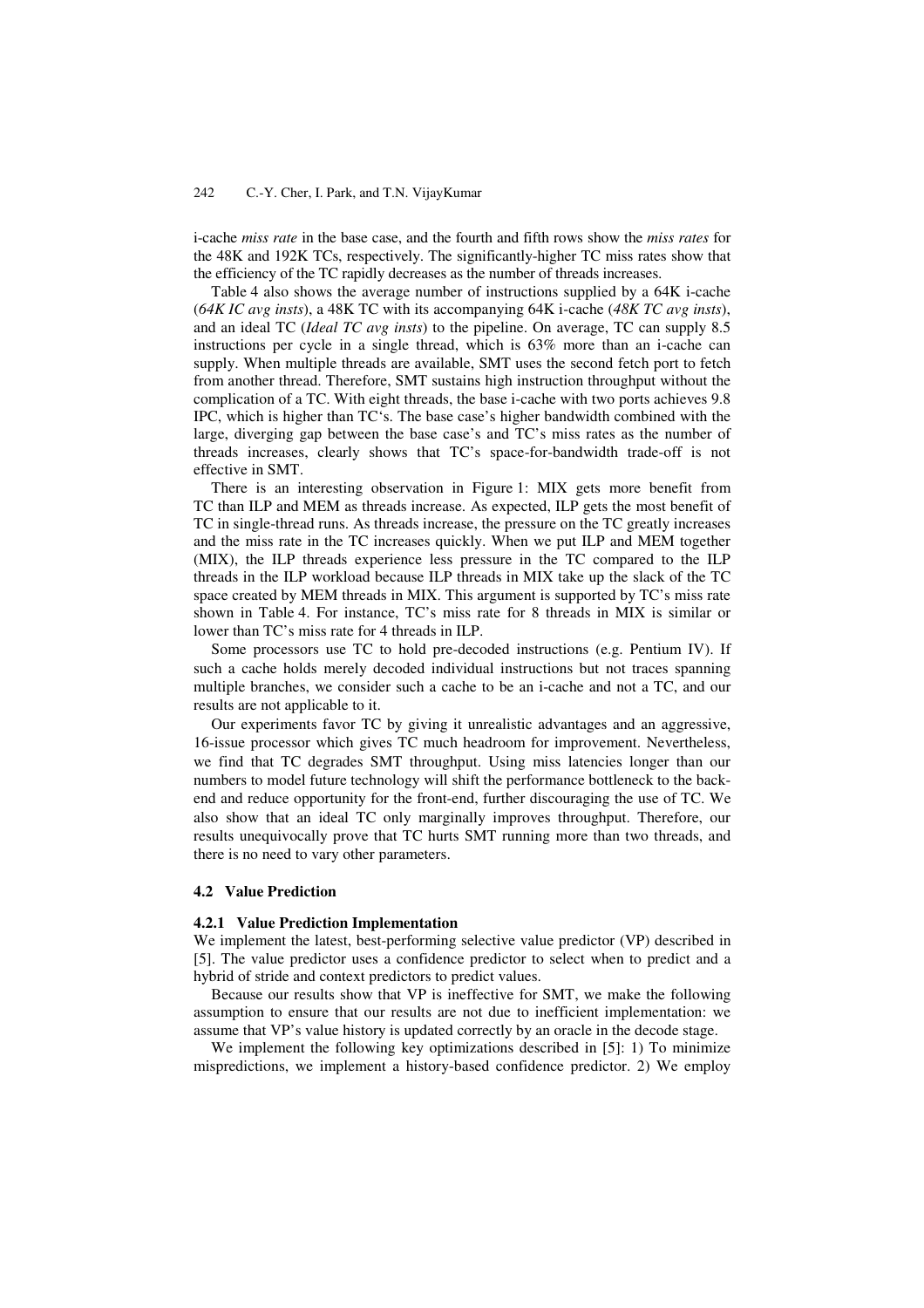warm-up counters so that instructions with insufficient history do not update predictors. 3) To reduce mispredictions and maximize the benefit, we allow the predicted value to be used only for load instructions that incur L1 misses. According to our evaluations, this scheme has better performance than one that predicts all instructions. While we use the predictions only on misses, we predict and update on all loads regardless of a hit or a miss to accelerate the predictor's warm-up. 4) Instructions that directly or indirectly consume predicted values are assigned lower priority and can execute only on otherwise-idle execution units. These instructions resume their normal priority when the prediction outcome is known. When a misprediction is detected, the pipeline squashes the thread's instructions that are subsequent to the producer. To avoid unnecessary squashing, squash does not happen if the mispredicted value has not been consumed.

When using VP in SMT, we do the following to ensure that our SMT adaptation of the scheme is not disadvantaged by easily solvable problems: 1) Because VP benefits mostly from L2 misses, SMT's squashing on L2 misses would nullify much of the benefit of VP. Therefore, we modify the squashing policy on L2 misses in SMT. If an L2-missing load is value-predicted, we do not squash the pipeline. This mechanism allows dependent instructions to consume predicted values and later release issue queue entries. When a thread fills up its active list or load/store queue on an valuepredicted L2 miss, we squash the thread's instructions only in the front end and stall fetching from the thread until the miss returns. Otherwise, fetched instructions from the thread would clog the front end preventing other threads from making progress. This squashing of the front end is not extra because the base case already squashes the pipeline on all L2 misses, regardless of whether resources fill up. 2) To reduce aliasing in prediction tables, we add tags to all prediction table entries. 3) To avoid inter-thread interference in the prediction tables, we use per-thread prediction tables.

### **4.2.2 Value Prediction Results**

Recall from Section 1 that value-predicting a long-latency operation causes hold-up of registers until the operation completes and the prediction is confirmed. This hold-up occurs even with correct value prediction. In contrast, SMT simply squashes the thread containing the operation, releasing the resources held by the thread and allowing other threads to progress. Thus, there is a choice of value-predicting and holding up registers, versus squashing and overlapping the latency with other threads. SMT's sharing of registers among its threads impacts this choice. In this section, we evaluate this choice in SMT.

Each thread has two four-way, 8K-entry tables, one each for stride prediction and context prediction. To minimize mispredictions, each of these table also has its own 2KB confidence tables. The total size of the VP tables in an eight-thread SMT is a generous 5MB, ensuring that our results are not limited by small tables.

Figure 2 shows VP's throughput improvements compared to an SMT without VP. Similar to Section 4.1.2, Figure 2 shows three sets of workloads, ILP, MEM, and MIX, and varies the number of threads as one, two, four, and eight. Each bar indicates the geometric mean of throughput improvements for the workloads in the set.

Because we are interested in register pressure in the presence of VP, we show two configurations with different number of physical registers. One configuration, called *VP-finite*, contains (100 +  $T$  \* 32) integer registers and (100 +  $T$  \* 32) floating-point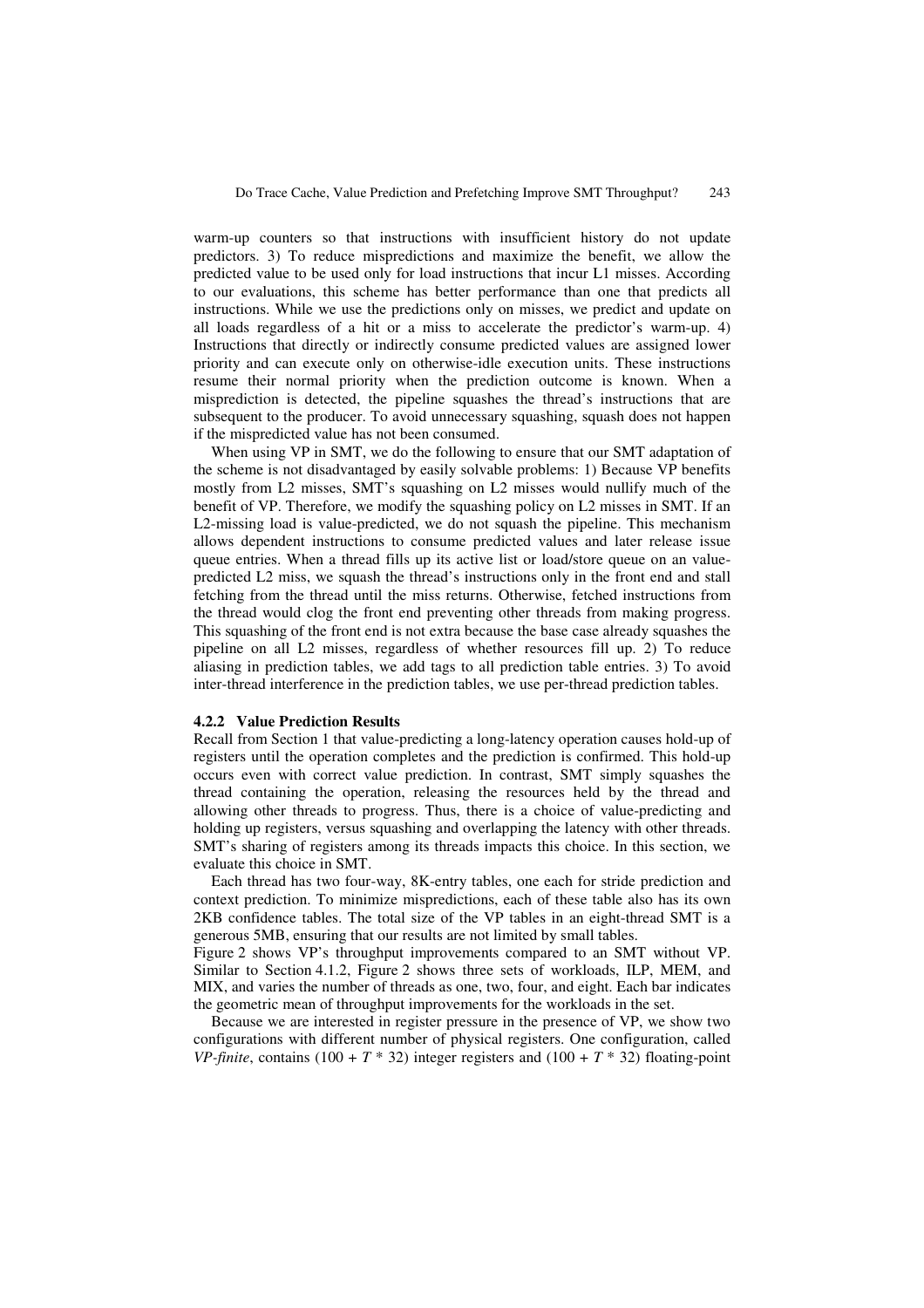

**Fig. 2.** Value prediction throughput improvements

registers, where *T* is the number of threads. The number 32 in this expression is the minimum number required for per-thread architectural registers, and 100 is the number of registers for renaming. This configuration represents a realistic number of registers, and it has also been used in [28]. The other configuration, called *VP-infinite*, has infinite physical registers. To examine if VP can benefit SMT by overlapping only L1 misses, we show a configuration called *VP-squash*. *VP-squash* uses VP if a load misses in L1 but squashes (mentioned in Section 3) if the load also misses in L2. *VP-squash* has the same number of physical registers as *VP-finite*.

Figure 2 shows a group of five bars for a given number of threads. The first bar shows *VP-finite*. The second bar shows *VP-finite* with perfect confidence prediction. The third and fourth bars show *VP-infinite* without and with perfect confidence prediction, respectively, quantifying VP's potential if register pressure were absent. The base case for the first and second bars is an SMT with as many physical registers as *VP-finite*. The base case for the third and fourth bars is an SMT with an infinite number of physical registers. The last bar shows *VP-squash* normalized to the base case for *VP-finite*.

Figure 2 shows that VP benefits MEM and MIX but not ILP. This result is hardly surprising because VP is triggered only for L1 misses, and ILP has low L1 miss rates. On the other hand, VP hides the penalties of the misses present in MEM and MIX.

Looking at MEM and MIX, this figure shows a interesting trend: VP significantly improves single-thread performance, especially for MEM. This result agrees with the results from previous VP papers [16,1,23,17,5], indicating that our value predictor is implemented correctly. However, *VP-finite*'s throughput improvements decrease significantly and become negative as the number of threads increases in both MEM and MIX. Note that the *base case throughput*, shown in the first row of Table 6, continues to improve as we increase the number of threads to eight, showing that VP's diminishing returns are *not* due to pipeline saturation. *VP-finite* with perfect confidence (second bar) shows the same trend, showing that the degradation exists even when VP is 100% accurate (albeit at non-perfect coverage). Thus, the second bars rule out mispredictions as the cause of the degradation trend.

Two reasons contribute to VP's degradation with multiple threads, even with large VP tables. First, VP's holding up of registers degrades throughput with two or more threads. Figure 2 support this observation by showing that *VP-finite*'s degradation largely disappears when infinite registers are available, as shown by *VP-infinite* (third and fourth bars). Second, SMT's latency tolerance reduces VP's opportunity. Figure 2 supports this argument by showing that even using *VP-infinite* with perfect confidence, VP's opportunity diminishes and eventually disappears, as the number of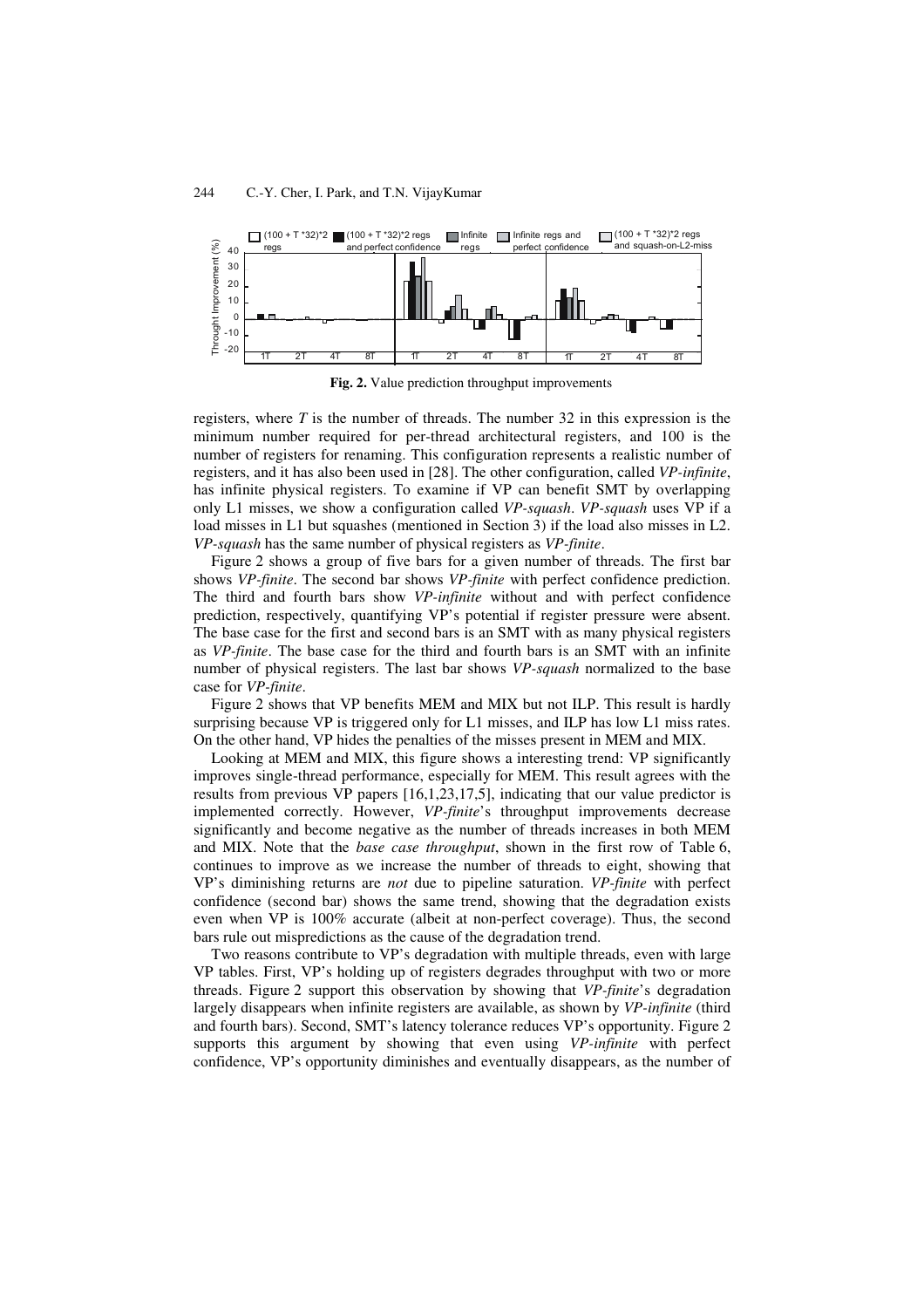threads increases. Near-zero opportunity combined with register pressure forces *VPfinite* to incur degradation at more than two threads. The near-zero opportunity also shows that VP's benefit would be marginal, even if the VP implements selective recovery (mentioned in Section 2.2) to reduce misprediction penalty.

The four-thread *VP-infinite* bars for MIX show a small degradation despite having infinite registers. Because MIX has high-ILP and low-ILP threads, VP's impact is not uniform (this point is also made in Section 4.1.2). VP helps low-ILP threads more than high-ILP threads to the point that SMT allocates resources to the improved-butstill-low-ILP threads at the cost of the high-ILP threads. Such allocation causes a slight overall throughput degradation. *VP-squash* improves two-thread MEM by 6%, but improves little for other workloads (0-3%). This result shows that implementing VP to overlap only L1 misses is not profitable for SMT.

Table 5 shows important statistics for VP. *Coverage* is the ratio of the number of predictions over the number of L1 load misses. WP in the table means Weighted Speedup. *Squash Rate* is the ratio of the number of squashes caused by value mispredictions over the number of predictions. We see that coverage and squash rate are fairly stable across threads, and the squash rate is low. The stability of these metrics clearly indicates that VP's degradation with two or more threads is not due to worse coverage or more value mispredictions.

The fourth, fifth and sixth rows show the *weighted speedup* (explained in Section 4.1.2) for *VP-finite*, *VP-infinite and VP-squash*. *VP-finite*'s weighted speedups are positive for two or more MEM and MIX threads while the overall throughput degrades. Because there is a large variance in the individual predictability and IPCs of these MEM and MIX threads, VP's impact is uneven among the threads, causing weighted speedup to deviate from overall throughput (as explained in Section 4.1.2). VP fools SMT into allocating more registers to the improved-but-still-low-ILP threads which hold up the registers from the high-ILP threads, degrading overall throughput. Because SMT's goal is to improve processor throughput, techniques which improve individual threads while degrading processor throughput defeat SMT's purpose. In fact, SMT does the reverse: SMT employs several optimizations which improve processor throughput at the cost of individual threads. For example, (1) because the SMT pipeline is typically deeper than a superscalar pipeline [29], single-thread performance slightly worsens on SMT. (2) SMT's ICOUNT, which optimizes processor throughput, may worsen a low-IPC thread by fetching more often from higher-IPC threads [28]. (3) Squashing a thread on L2 misses improves processor throughput while slightly worsening the thread's IPC [27].

|                       | ILP workload |        |        |                  |      |      | MEM workload |                  | MIX workload |      |     |     |
|-----------------------|--------------|--------|--------|------------------|------|------|--------------|------------------|--------------|------|-----|-----|
|                       |              |        | 3Τ     | 4T               |      | 2Τ   | 3Ί           | 4T               | 17           |      |     | 4T  |
| Base case IPC         |              | 4.6    | 5.1    |                  |      | 1.8  | 2.9          | 3.91             | 2.           | 3.8  | 4.7 | 5.2 |
| Coverage $(\% )$      |              |        |        | 42.21            | 34.4 |      | 28.4 24.0    | 31.0             | 24.3         | 30.6 |     |     |
| Squash rate $(\% )$   | 0.3          | 0.2    | 0.2    | 0.2 <sub>l</sub> | 0.61 | 0.5  | (0.41)       | 0.41             | 0.41         | 0.3  | 0.2 | 0.2 |
| VP-finite WP $(\%)$   |              |        | $-1.6$ | $-1.9$           | 23.0 | 8.8  | 8.5          | 7.5 <sub>l</sub> |              | 6.0  | 0.7 |     |
| VP-infinite WP $(\%)$ | 0.5          | $-0.4$ | $-0.2$ | $-0.4$           | 26.0 | 18.2 | 19.3         | 14.7             | 12.5         | 10.6 |     | 6.9 |
| VP-squash WP $(\%)$   |              | $-0.4$ | $-0.3$ | $-0.4$           |      | 12.2 | 4.4          | 2.9              | 11.3         |      | 2.3 | 0.9 |

**Table 5.** Value prediction statistics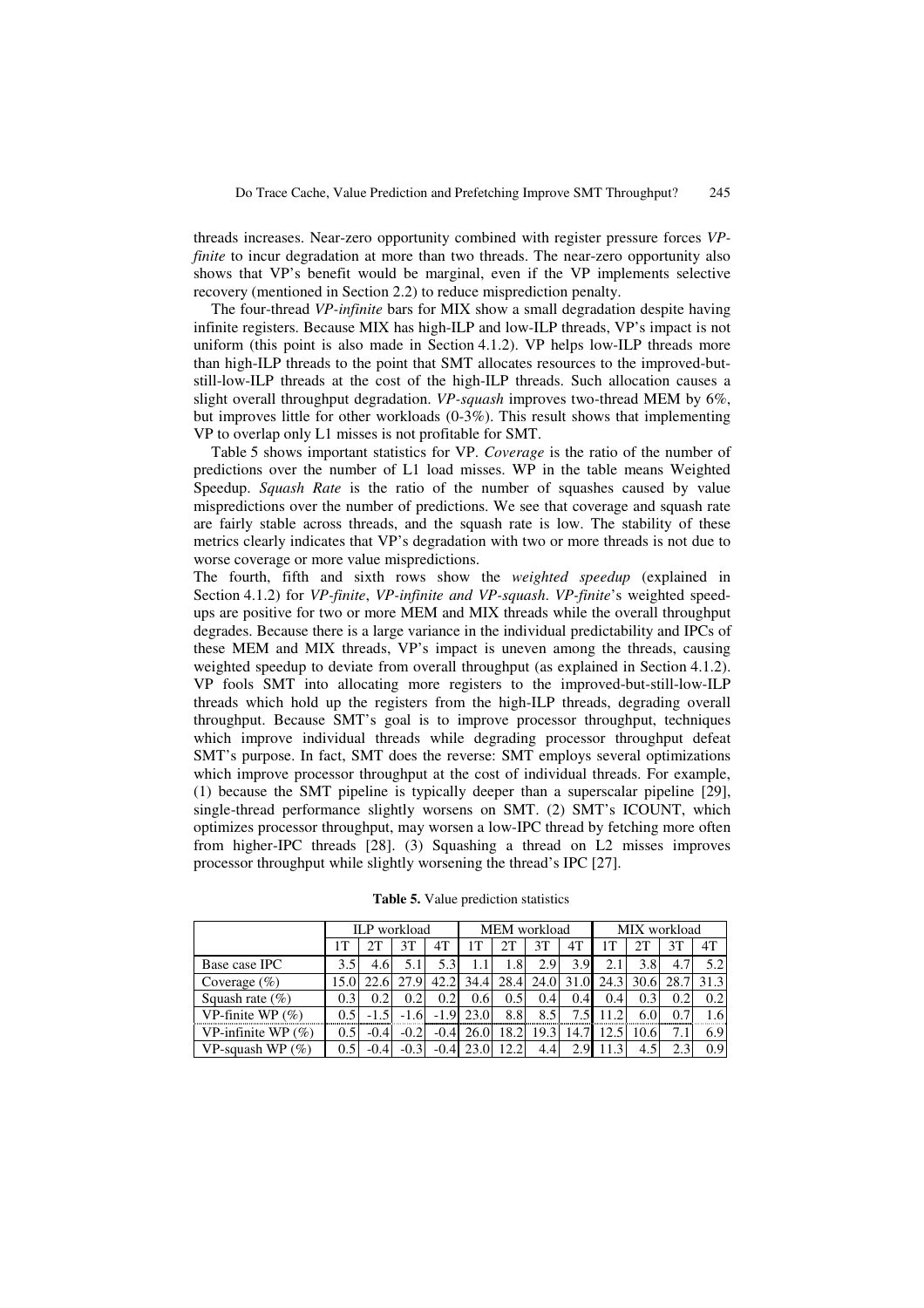Our experiments favor VP by giving it unrealistic advantages and an aggressive processor which gives VP much headroom for improvement. Still, VP degrades SMT throughput. Because VP holds up physical registers during an L2 miss, using longer miss latencies to model future technology will further degrade throughput. We also show that VP does not improve throughput even with infinite registers. Therefore, our results unequivocally prove that VP hurts SMT and there is no need to vary other parameters.

# **4.3 Prefetching**

#### **4.3.1 Prefetching Implementation**

We implement the latest, best-performing tag-correlating prefetching (PF) [9]. The prefetcher decides what to prefetch by using the L1 miss stream as history to predict the next miss. The predictor is a two-level scheme, where the first level stores per-set miss stream history, and the second level stores the tag of next-misses. Upon an L1 miss, the prefetcher triggers prefetch to the predicted next miss. Instead of using dead-time prediction to trigger prefetches, this simplified prefetcher uses L1 misses as the triggers.

Because our results show that PF is effective for SMT, we do not give any undue advantage to the prefetcher to ensure that our results are not due to unjustifiable implementation assumptions. Specifically, because PF uses additional space for prediction tables, we compensate the base case by running it with a larger L2. Because the largest predictor size we use is 498KB (in an eight-thread SMT), we use a 4.5 MB L2 for all base case runs, while using only a 4MB L2 for all the PF runs. We enlarge the base case's L2 with no penalty to the L2 hit latency.

We implement the following key optimizations in the two-level predictor: 1) The predictor uses eleven bits of the L1 tag and one bit of the L1 index from the previous three misses, together with the full L1 tag from the previous miss, to form indexes into the second-level table as in [9]. 2) The first level uses per-set history as recommended in [32]. 3) The prefetcher uses 32 extra MSHRs to hold in-flight prefetch status and a 128-entry prefetch queue to hold pending prefetch requests, as recommended in [32].

When using PF in SMT, we do the following to ensure that our SMT adaptation of the scheme is not disadvantaged by easily solvable problems: 1) While [32] prefetches data into L1, [9] argues that prefetching into L1 is difficult due to L1 contention. [9] shows that prefetching data only into L2 achieves most of the benefit of prefetching into L1 while entirely eliminating dead-block prediction. This effect is seen because L1 miss latency can be overlapped easily with ILP. While prefetching into L2 in SMT introduces the issue queue clogging described in Section 1, we could reduce prefetch coverage to balance prefetching and issue queue clogging and improve overall throughput. Therefore, we evaluate prefetching into L2. 2) The second-level table is accessed with the previous L1 miss and history, that is also made of L1 misses. Because the L1 is physically tagged, the L1 miss stream has physical addresses which are already randomized by bin-hopping (Section 3). Consequently, the second-level table does not need any offsetting to reduce conflicts. 3) Each level of prediction tables may be configured to be shared across threads or to be private to each thread. Because there is not much difference between shared or private for the second level, we use a shared second-level table. We show both private and shared configurations for the first-level table. 4) We increase the second-level shared table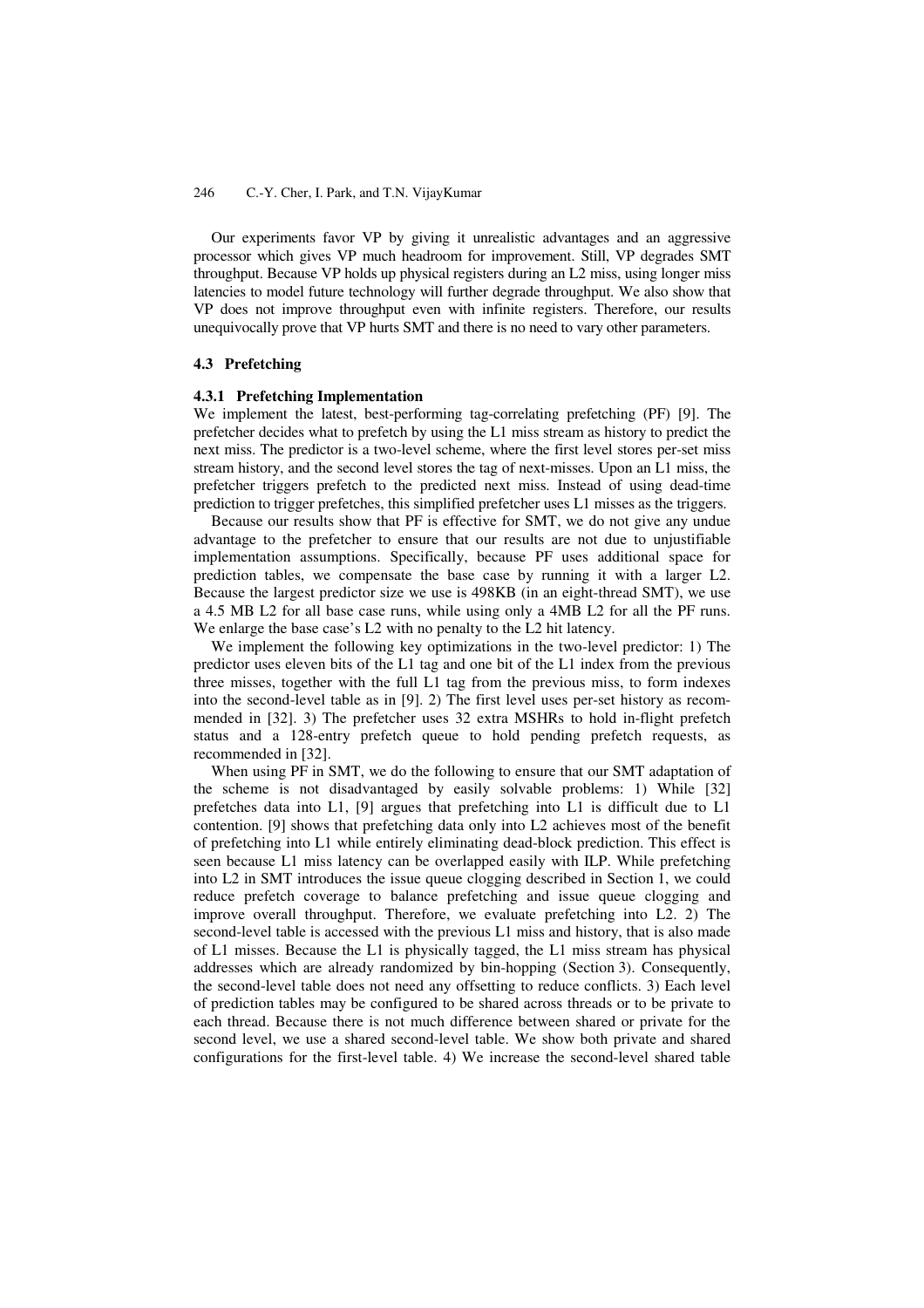size with the number of threads (the table size is  $T^*$  120KB for *T* threads, except for eight-thread SMT we use T=4 to keep the size under 512KB). We increase the size with no change in the associativity, keeping the implementation reasonable. Although the table is shared among threads, no major conflicts among the threads occur because the table is accessed using physical addresses, which are unique across the threads.

#### **4.3.2 Prefetching Results**

Recall from Section 1 that because SMT tolerates latency but at the same time increases pressure on the memory hierarchy by overlapping multiple threads, the opportunity for PF is unknown. While PF reduces memory latency, prefetching into L2 encourages L1 misses in fewer cycles, which causes clogging of the issue queue and slows down the other threads. Ironically, only correct prefetches cause this clogging. Thus, SMT's sharing of the issue queue across multiple threads impacts PF's effectiveness. In this section, we evaluate these opposing effects of PF in SMT.

While we showed that TC and VP do not improve SMT throughput; in this section, we will show that PF improves throughput for MEM, but has limited opportunity for MIX.

Figure 3 shows PF's throughput improvements compared to the SMT without PF. As before, Figure 3 shows the three sets of workloads, ILP, MEM, and MIX, and varies the number of threads as one, two, four, and eight. Each bar indicates the geometric mean of throughput improvements for the workloads in the set. Note that the Y-axis scale has changed from the previous graphs.



**Fig. 3.** Prefetching throughput improvements

Because prefetching into L2 causes the issue queue clogging problem, we studied ways to reduce this clogging. First, we experimented with prefetching into L1. Unlike prefetching into L2, prefetching into L1 cannot use L1 misses as triggers (prefetched block will displace useful data) and needs dead-block prediction [32]. We found that because of high pressure on L1 in SMT, the dead time is shorter in SMT than that in a single thread. The shorter dead time makes dead block prediction harder. Second, we resumed prefetching into L2 and tried to avoid clogging by preventing instructions which are past an L1 miss that hits in a prefetched L2 block from entering the pipeline. To this end, we used an L1 miss predictor which stops fetching past a predicted L1 miss. The predictor essentially needs to balance accuracy (avoid incorrectly stopping fetch due to mispredictions) and coverage (identify all the misses). Unfortunately, achieving this balance proved to be difficult. Therefore, we looked into other ways to reduce the clogging. Taking a hint from VP, which reduces coverage to reduce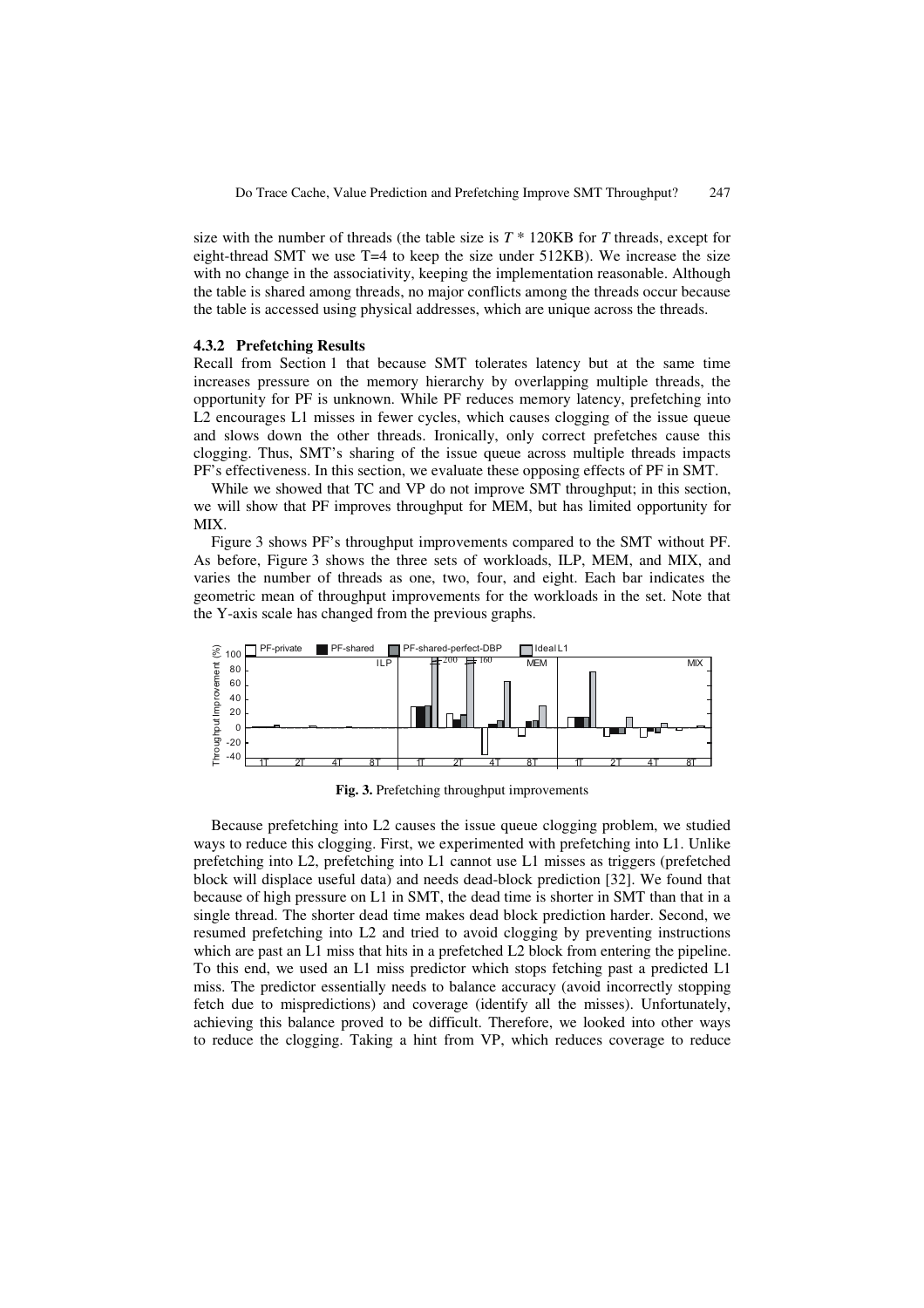mispredictions, we tried to reduce prefetch coverage to prevent too many L2 misses from being converted to L1 misses, which cause clogging. Reasoning that a shared first-level history would have less coverage than a private first-level history due to inter-thread interference, we experimented with these two configurations. We found that the shared first-level history works better and achieves throughput improvements. Because PF already shows throughput improvement for MEM and little opportunity for MIX, further enhancements through either prefetching into L1 or using a better L1 miss predictor will improve MEM's throughput more and will not improve MIX. Any such further enhancement will only reinforce our conclusions.

Figure 3 shows a group of four bars for a given number of threads. The first bar shows PF-private, which uses a private first-level history. The second bar shows PF-shared, which uses a shared first-level history. To confirm that the absence of dead-block prediction does not affect PF (as previously shown in [9]), the third bar, PF-shared-prefect-DBP, shows PF with perfect L2-dead-block prediction. To show the potential of PF, the last bar shows Ideal L1, which lets every access from the processor hit in L1.

From Figure 3, we see that PF does not benefit ILP much with multiple threads, because ILP has low L1 miss rates. Looking at MEM, PF significantly improves single-thread performance. This result agrees with the results from previous PF papers [32,9], indicating that our prefetcher is implemented correctly. With multiple threads, we see that while PF-private degrades throughput, PF-shared improves throughput. PF-private's poor performance is due to issue queue clogging, as can be seen in the second and third rows in Table 6 by the larger fraction of time the Issue Queue (*IQ*) stays clogged (*IQ clog frac*.) with PF-private (*PF-p*) than with PF-shared (*PF-s*). Note that the base case throughput, shown in the first row of Table 6, continues to improve as we increase the number of threads to eight, showing that PF-private's diminishing returns are not due to pipeline saturation. Thus we see that SMT's sharing of the issue queue among its threads accounts for the difference between PF-private's failure and PF-shared's success.

We also see that PF-shared-perfect-DBP is marginally better than PF-shared, showing that using L1 misses as triggers is a good dead-block predictor, as also claimed by [9]. Ideal L1 shows that though the opportunity reduces with more threads, there is still substantial opportunity even with eight threads. PF-shared captures some

|                           |      | ILP workload |      |      |             | MEM workload |                |      | MIX workload |      |      |      |
|---------------------------|------|--------------|------|------|-------------|--------------|----------------|------|--------------|------|------|------|
|                           | тT   |              | 37   | 4T   | TТ          | 2Τ           | 3Τ             | 4T   | 1 T          |      | 3Τ   | 4T   |
| Base case IPC             | 3.5  | 4.6          |      | 5.3  |             | 1.8          | 3.1            | 4.0  | 2.           | 3.8  | 4.7  | 5.2  |
| PF-p IQ clog frac. $(\%)$ | 2.5  |              | 0.3  | 0.3  | 37          | 25.2         | 36.8           | 18.2 | 18.8         | 10.3 | 72   |      |
| PF-s IQ clog frac. $(\%)$ | 2.5  | 1.0          | 0.5  | 0.41 | 37.7        | 24.8         | 11.5           | 6.1  | 18.8         | 9.6  | 3.9  | 1.1  |
| Base case L2 miss $(\%)$  | 9.8  | 7.5          | 9.1  |      | 4.8 26.8    | 25.3         | 26.7           | 32.6 | 18.0         | 24.8 |      | 21.9 |
| PF-p L2 miss $(\%)$       | 7.9  | 5.0          | 4.9  | 3.4  | 12.2.       | 9.1          | 12.0           | 15.8 | 10.0         |      | 9.5  | 10.8 |
| PF-s L2 miss $(\% )$      | 7.91 | 5.0          | 7.5  | 4.6I | 12.2        | 16.9         | 19.9           | 26.5 | 10.0         | 12.4 |      | 18.6 |
| PF-p accuracy $(\%)$      | 22.7 | 24.6         | 46.6 |      | 68.2 66.1   | 85.1         | 83.7           | 86.9 | 42.7         | 63.2 | 81.3 | 80.5 |
| PF-s accuracy $(\% )$     | 22.7 | 24.0         | 34.7 |      | $30.5$ 66.1 |              | 73.6 67.6 62.2 |      | 42.7         | 59.3 | 66.5 | 55.9 |
| PF-p WP $(\%)$            | 2.0  | 1.2.         | 0.5  |      | $0.3$ 30.7  |              | 53.0 22.3      | 20.9 | 15.5         | 19.7 | 26.0 | 12.4 |
| $PF-s WP(\%)$             | 2.0  | 1.0          | 0.2  |      | 0.0130.7    | 21.7         | 14.7           | 10.7 | 15.5         | 16.7 | 7.2  | 2.4  |

**Table 6.** Prefetching statistics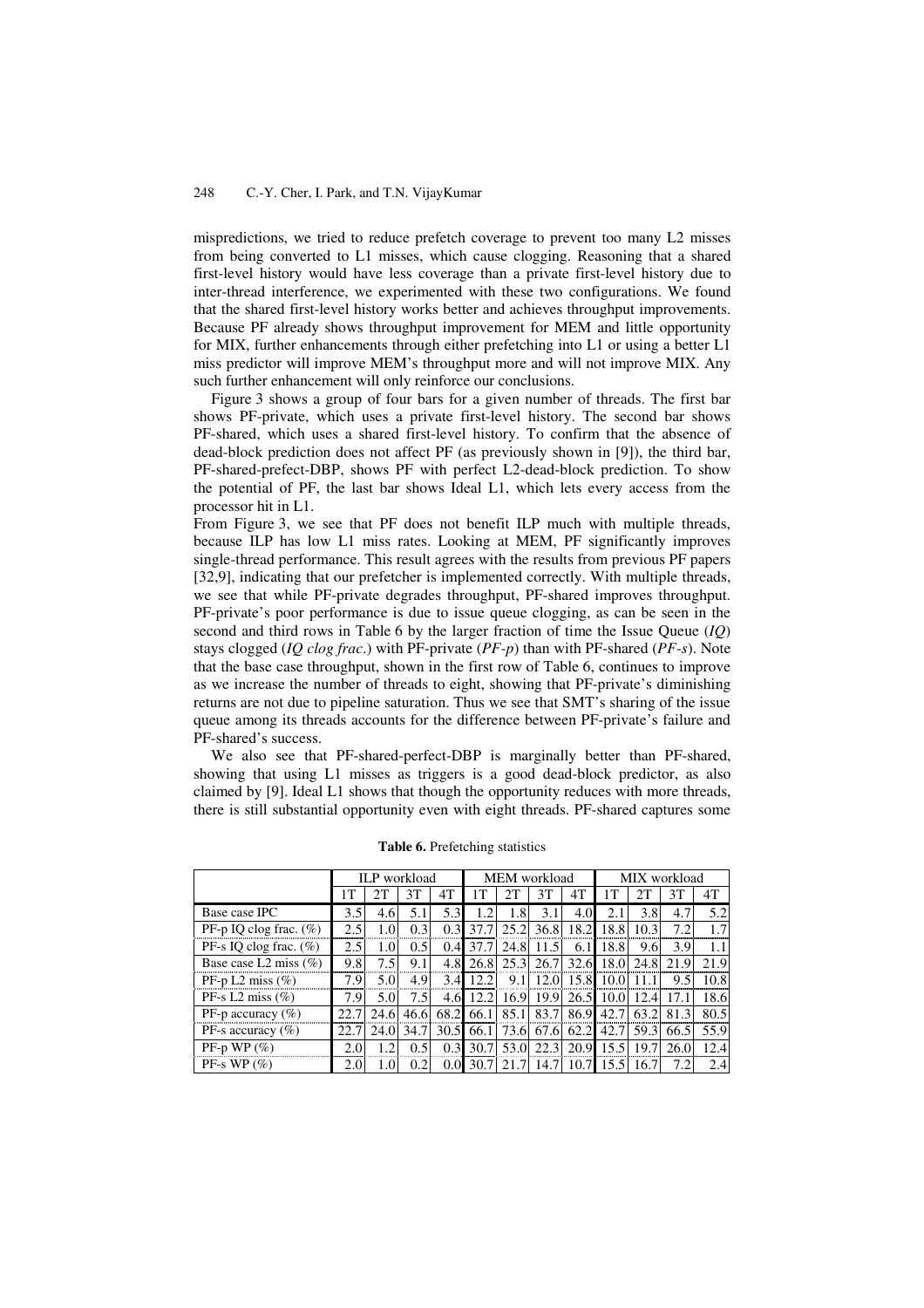of this opportunity, achieving 7% improvement with four threads and 9% with eight threads. These results show that when memory latency is a major bottleneck, even multiple threads cannot tolerate all L2 misses, and PF is effective.

For MIX, PF-shared suffers 6% and 4% degradation with two and four threads, respectively. Despite using a shared configuration, this workload causes issue queue clogging, resulting in slight throughput degradation. This result is not surprising when we look at Ideal L1, which shows little opportunity for PF with increasing threads. This limited opportunity combined with issue queue clogging forces PF-shared to degrade with two or more threads.

Table 6 presents important statistics for PF. The fourth, fifth, and sixth rows show the L2 miss rates in the base case and PF-private and PF-shared, respectively. These miss rates confirm that PF is effective in reducing L2 misses. PF-private's miss rates are lower than those of PF-shared, indicating that PF-private has higher coverage than PF-shared. This higher coverage causes clogging problems that result in throughput degradation. The next two rows show that the accuracy of PF-private and PF-shared behave similarly to coverage and have the same effect. Finally, we show weighted speedup for PF-private and PF-shared. PF-private has positive weighted speedups for MEM and MIX while it degrades throughput, showing that PF-private improves low-IPC threads with high miss rates at the cost of overall throughput. PF-shared has positive weighted speedups but lower than those of PF-private due to lower coverage. For MEM, PF-shared has both positive weighted speedups and improved throughput, indicating that PF-shared improves low-IPC threads without hurting the other threads.

Our experiments do not give PF any undue advantage and yet show that PF improves SMT throughput for MEM. Because PF hides L2-miss latencies, using longer latencies will further improve throughput. For MIX workload, we showed that PF does not improve even with an ideal L1. Therefore, our results unequivocally prove that PF improves MEM and does not improve MIX, and there is no need to vary other parameters.

# **5 Conclusions**

In this paper, we evaluated trace cache, value prediction and prefetching in SMT. We found that SMT's sharing of the instruction storage (i.e., trace cache or i-cache), physical registers, and issue queue impacts the effectiveness of trace cache, value prediction, and prefetching, respectively.

We found that: (1) Trace cache introduces multiple copies of the same instructions in different traces, trading off space for bandwidth. However, SMT needs a large instruction storage because multiple threads share the storage. Furthermore, trace cache's benefit of supplying many instructions in one fetch diminishes in SMT because SMT can do so by fetching from multiple threads. Our simulations showed that when compared to a similar-sized i-cache, trace cache's space-for-bandwidth trade-off degrades SMT throughput (for 2 threads, throughput improves, supporting Intel's decision to use a trace cache in the two-threaded P4). (2) Value prediction causes hold-up of physical registers and cannot release them until after the predicted instruction completes and commits. Because SMT's multiple threads share physical registers, this hold-up stalls progress in other threads. Thus, unlike superscalar, SMT incurs throughput degradation even with correct value predictions. Our simulations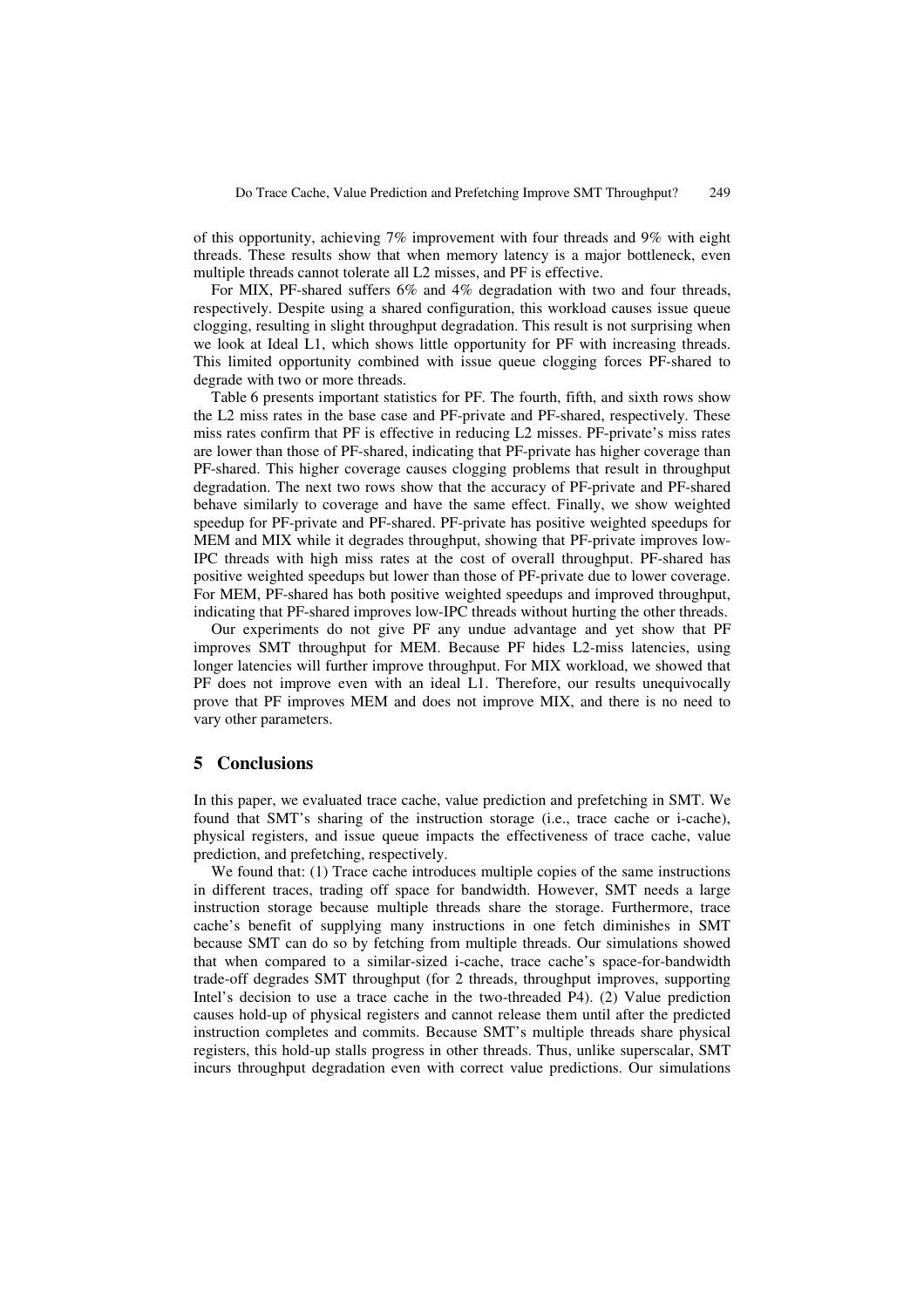showed that with a typical number of physical registers, value prediction degrades SMT throughput; and with unlimited registers, value prediction's benefit disappears with an increasing number of threads. (3) Prefetching into L2 converts slow L2 misses into fast L2 hits. However, the L2 hits still miss in L1, resulting in the same L1 misses occurring in fewer cycles. Because instructions dependent on the L1 misses clog the issue queue and because SMT's multiple threads share the issue queue, this clogging stalls progress in other threads. With prefetching, L1 misses occur in fewer cycles, clogging the issue queue more often. Thus, unlike superscalar, SMT incurs throughput degradation even with correct prefetches. Therefore, SMT needs to balance prefetching and issue queue clogging. Our simulations showed that prefetch coverage can be reduced to achieve such balance, improving throughput for memoryintensive workloads. However, for workloads with mixed memory demand (high-ILP and memory-intensive threads), prefetching has little opportunity and slightly degrades throughput.

On one hand, the techniques are ineffective for multi-programmed workloads and in many cases hurt throughput; on the other hand, the techniques significantly improve single-thread performance, and disabling them to improve multiprogrammed throughput would hurt single-thread performance. In an SMT with thread priority, these techniques may also hurt high-priority threads in a multiprogrammed workload. Thus, our findings create a new responsibility for the OS: We recommend that the OS disable the techniques when running multi-programmed workload, and enable them for single-threaded workload and for high-priority threads in a multi-programmed workload.

# **References**

- 1. A.Mendelson and F.Gabbay. Speculative execution based on value prediction. Technical report, Technion, 1997.
- 2. R. Balasubramonian, S. Dwarkadas, and D. H. Albonesi. Reducing the complexity of the register file in dynamic superscalar processors. In *Proc. of the 34th MICRO*, Nov. 2001.
- 3. B. Black, B. Rychlik, and J. P. Shen. The block-based trace cache. In *Proc. of the 26th ISCA*, Oct. 1999.
- 4. E. Borch, E. Tune, S. Manne, and J. Emer. Loose loops sink chips. In *Proc. of 8th HPCA*, Feb. 2002.
- 5. B. Calder, G. Reinman, and D. M. Tullsen. Selective value prediction. In *Proc. of the 26th ISCA*, May 1999.
- 6. M. J. Charney and A. P. Reeves. Generalized correlation-based hardware prefetching. Technical Report EE-CEG-95-1, Cornell University, Feb. 1995.
- 7. K. I. Farkas and N. P. Jouppi. Complexity/performance tradeoffs with non-blocking loads. In *Proceedings of the 21st Annual International Symposium on Computer Architecture*, pages 211–222, Apr. 1994.
- 8. D. H. Friendly, S. J. Patel, and Y. N. Patt. Alternative fetch and issue policies for the trace cache fetch mechanism. In *Proc. of the 30th MICRO*, Nov. 1997.
- 9. Z. Hu, M. Martonosi, and S. Kaxiras. Tcp: Tag correlating prefetchers. In *Proc. of 9th HPCA*, Feb. 2003.
- 10. D. Joseph and D. Grunwald. Prefetching using markov predictors. In *Proc. of the 24th ISCA*, June 1997.
- 11. N. P. Jouppi. Improving direct-mapped cache performance by the addition of a small fullyassociative cache and prefetch buffers. In *Proc. of the 17th ISCA*, May 1990.